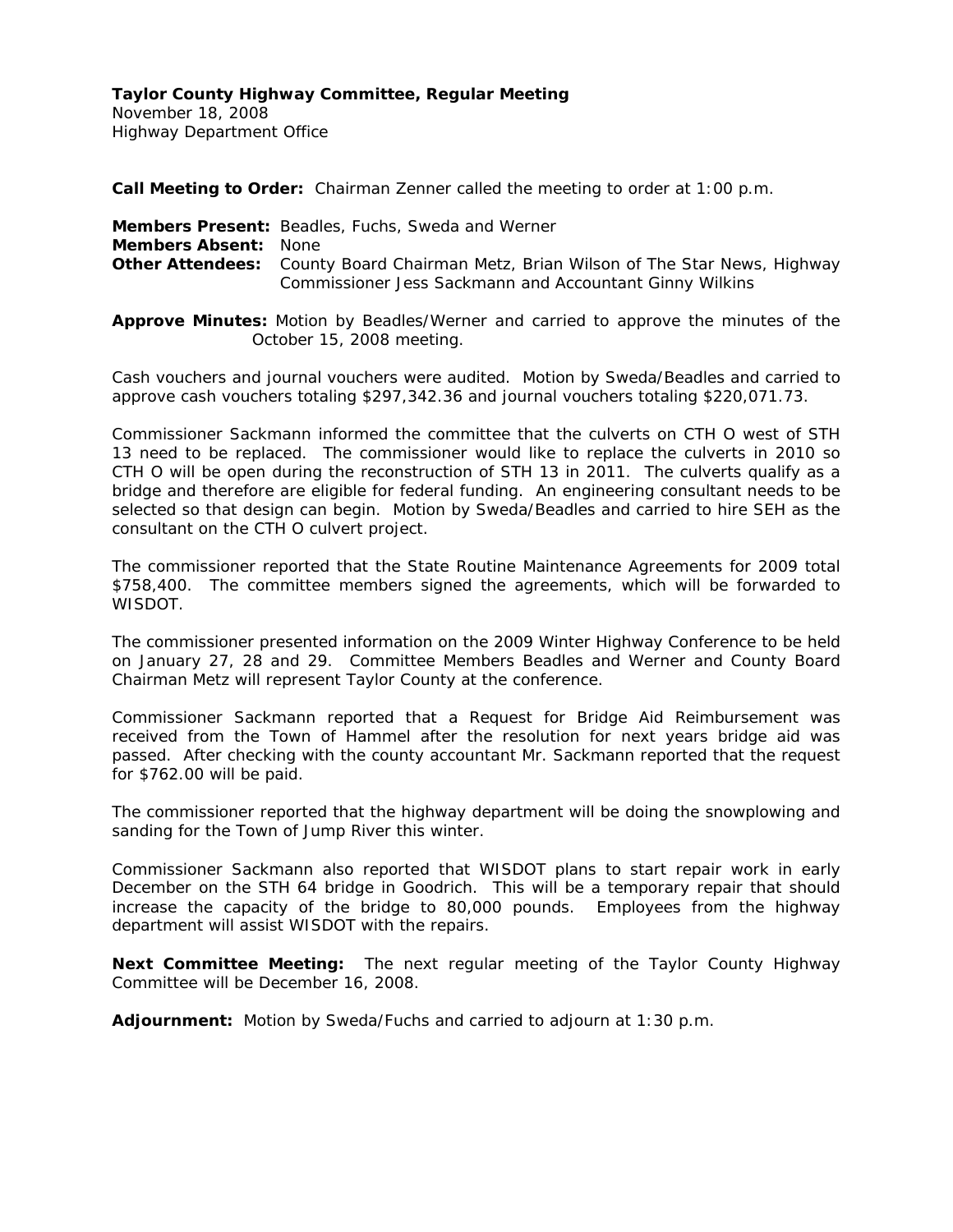October 15, 2008 Highway Department Office

**Call Meeting to Order:** Chairman Zenner called the meeting to order at 1:00 p.m.

**Members Present:** Beadles, Fuchs, Sweda and Werner **Members Absent:** None **Other Attendees:** County Board Chairman Metz, Mark Bergland of The Star News, Highway Commissioner Jess Sackmann, Shop Superintendent Fred Ebert , Airport Manager Jim Wood and Accountant Ginny Wilkins

**Approve Minutes:** Motion by Werner/Sweda and carried to approve the minutes of the September 16, 2008 meeting.

Cash vouchers and journal vouchers were audited. Motion by Beadles/Fuchs and carried to approve cash vouchers totaling \$336,846.94 and journal vouchers totaling \$44,455.28.

Commissioner Sackmann presented a resolution for the 2009 Equipment Schedule. The Equipment Schedule had previously been approved by the Highway Committee. The Committee signed the resolution and will forward it to the Finance Committee.

The commissioner presented a request from the Airport to use a highway department endloader for snow removal operations. This will be for a trial period to determine what equipment will be needed at the airport for future operations. The highway department will be reimbursed by the airport using the state approved reimbursement rate for the endloader. The endloader will be operated by an airport employee. Motion by Sweda/Fuchs and carried to approve airport usage of a highway department endloader for the current winter season. Jim Wood left the meeting at 1:10 p.m.

The commissioner requested authorization to fill the vacant Operations Manager position which will result in a patrolman opening. After discussion, motion by Beadles/Sweda and carried to approve filling both the Operations Manager and patrolman positions. This request will be forwarded to Personnel for approval.

A discussion followed concerning a four day work week for the winter season. The purpose of the four day work week would be an attempt to reduce costs of operation. Motion by Fuchs/Werner and carried to approve a four day, forty hour work week on a one season trial basis. A letter of understanding will be drafted and forwarded to the union for their approval.

Commissioner Sackmann reported on the status of current department projects. He also reported two employees who have been on medical leave will be returning within the next two weeks.

The commissioner reported the department is operating within the approved budget.

**Next Committee Meeting:** The next regular meeting of the Taylor County Highway Committee will be November 18, 2008.

**Adjournment:** Motion by Sweda/Beadles and carried to adjourn at 1:50 p.m.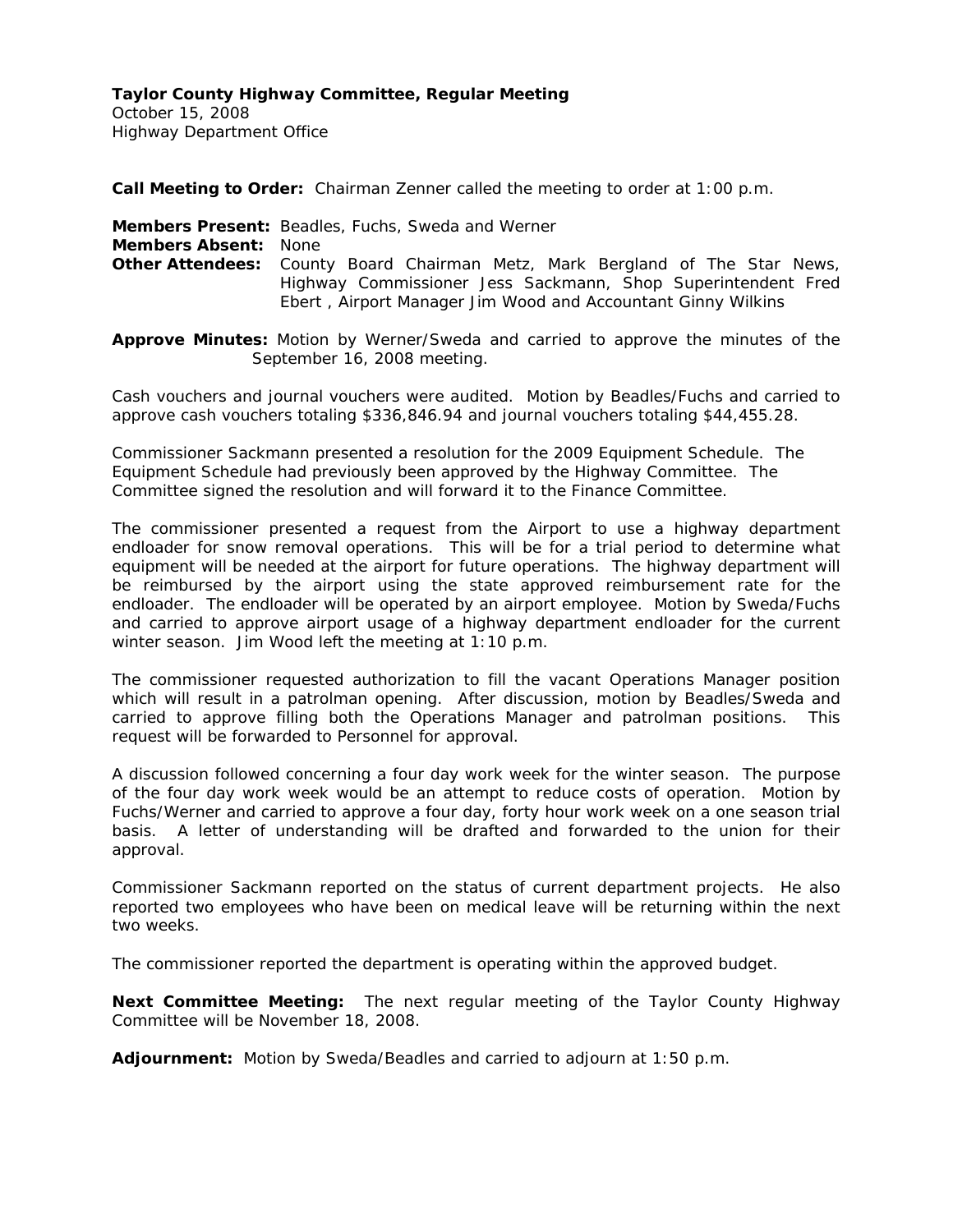September 16, 2008 Highway Department Office

**Call Meeting to Order:** Chairman Zenner called the meeting to order at 1:00 p.m.

**Members Present:** Beadles, Fuchs, Sweda and Werner

**Members Absent:** None

**Other Attendees:** County Board Chairman Metz, Brian Wilson of The Star News, Interim Highway Commissioner Jess Sackmann, Shop Superintendent Fred Ebert , Bill Grunewald and Accountant Ginny Wilkins

**Approve Minutes:** Motion by Beadles/Sweda and carried to approve the minutes of the August 19 and September 5, 2008 meetings.

Cash vouchers and journal vouchers were audited. Motion by Sweda/Werner and carried to approve cash vouchers totaling \$149,933.04 and journal vouchers totaling \$45,114.67.

Interim Commissioner Sackmann presented a Petition for Bridge Aid from the Town of Roosevelt for the replacement of two culverts on  $7<sup>th</sup>$  Avenue north of Pinewood. Sackmann reported that the replacement is warranted and estimated the cost to be \$6,372.00. Motion by Werner/Beadles and carried to approve the petition.

Mr. Sackmann presented a resolution for a Perpetual Easement to Sanitary District #1 of the Town of Westboro. The easement is for all county highways located within the Sanitary District #1. Motion by Sweda/Beadles and carried to approve the resolution and forward it to the County Board.

Mr. Grunewald left the meeting at 1:15.

Shop Superintendent Ebert informed the committee that he had received the following bids for used equipment:

| #19 1973 C30 Chevrolet           | \$1051.00 |
|----------------------------------|-----------|
| $\#64$ 1995 Ford Patrol Truck    | 5500.00   |
| $\#$ 47 1984 International Truck | 4500.00   |

Motion by Werner/Sweda and carried to authorize Ebert to dispose of the equipment at the bid prices.

Mr. Ebert presented information on several options for a commissioner vehicle. He informed the committee that there are many deals available now on 4-Wheel Drive Extended Cab Pickup Trucks that are useful to the department when they are no longer used as the commissioner vehicle. Motion by Beadles/Werner and carried to allow Mr. Ebert to purchase a 4-wheel drive extended cab pickup truck as the commissioner vehicle with a not to exceed limit of \$22,000.

Interim Commissioner Sackmann presented a Resolution for 2008 County Bridge Aid (attached). The resolution is for a total of \$49,677 with an estimated amount used for the Roosevelt 7<sup>th</sup> Avenue culvert. Motion by Sweda/Beadles and carried to approve the resolution.

Mr. Sackmann reported on current department projects including spray patching for Marathon County, Human Services parking lot, bridge maintenance and crackfilling.

Sackmann reported Enbridge Energy will be reimbursing Taylor County \$30,000 for the repair of six crossings that were damaged during their pipeline installation.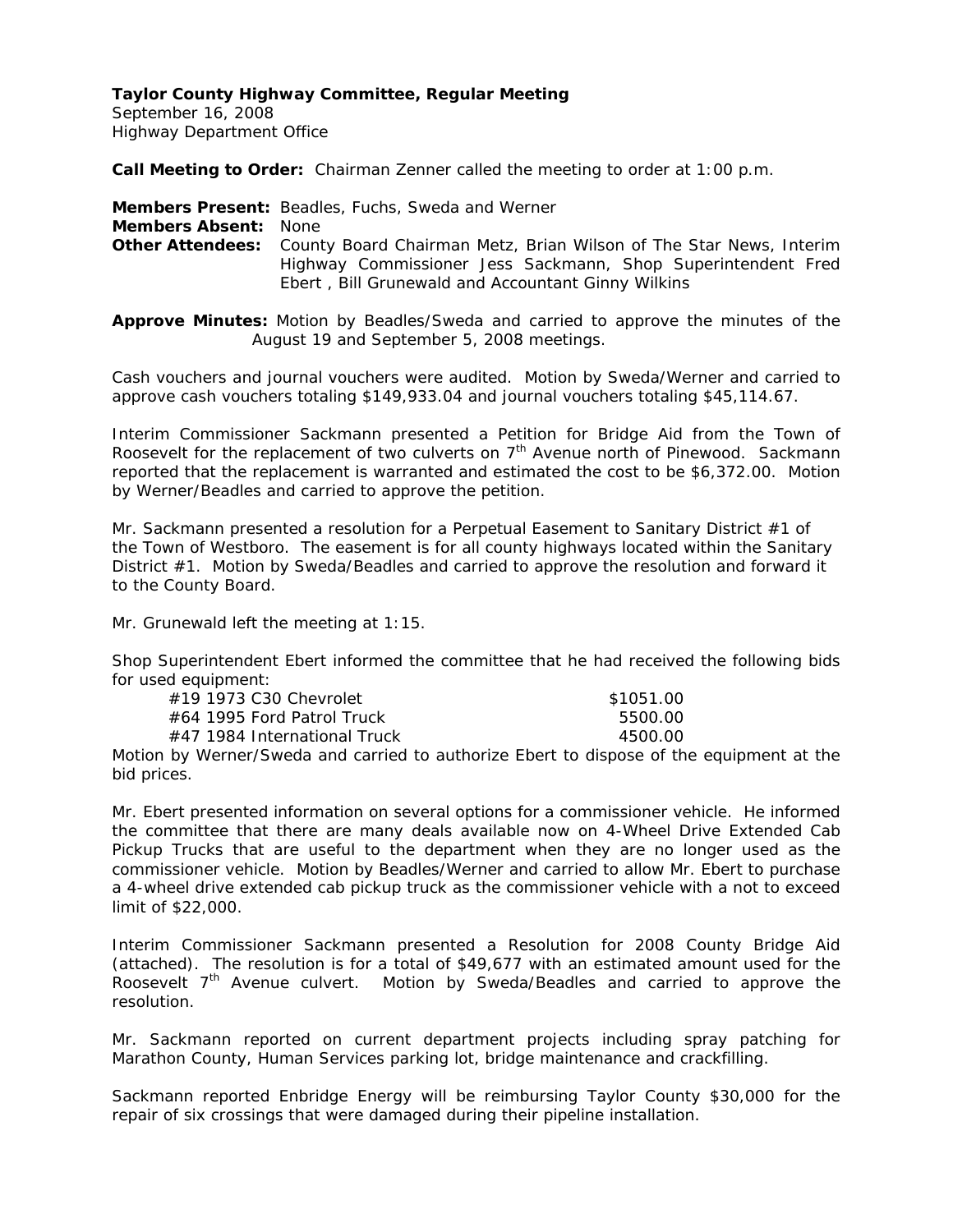Sackmann also reported that he has met with engineers to assess that damage done to CTH S, which was used as a haul road for a WISDOT project.

**Next Committee Meeting:** The next regular meeting of the Taylor County Highway Committee will be October 15, 2008.

**Adjournment:** Motion by Sweda/Beadles and carried to adjourn at 1:40 p.m.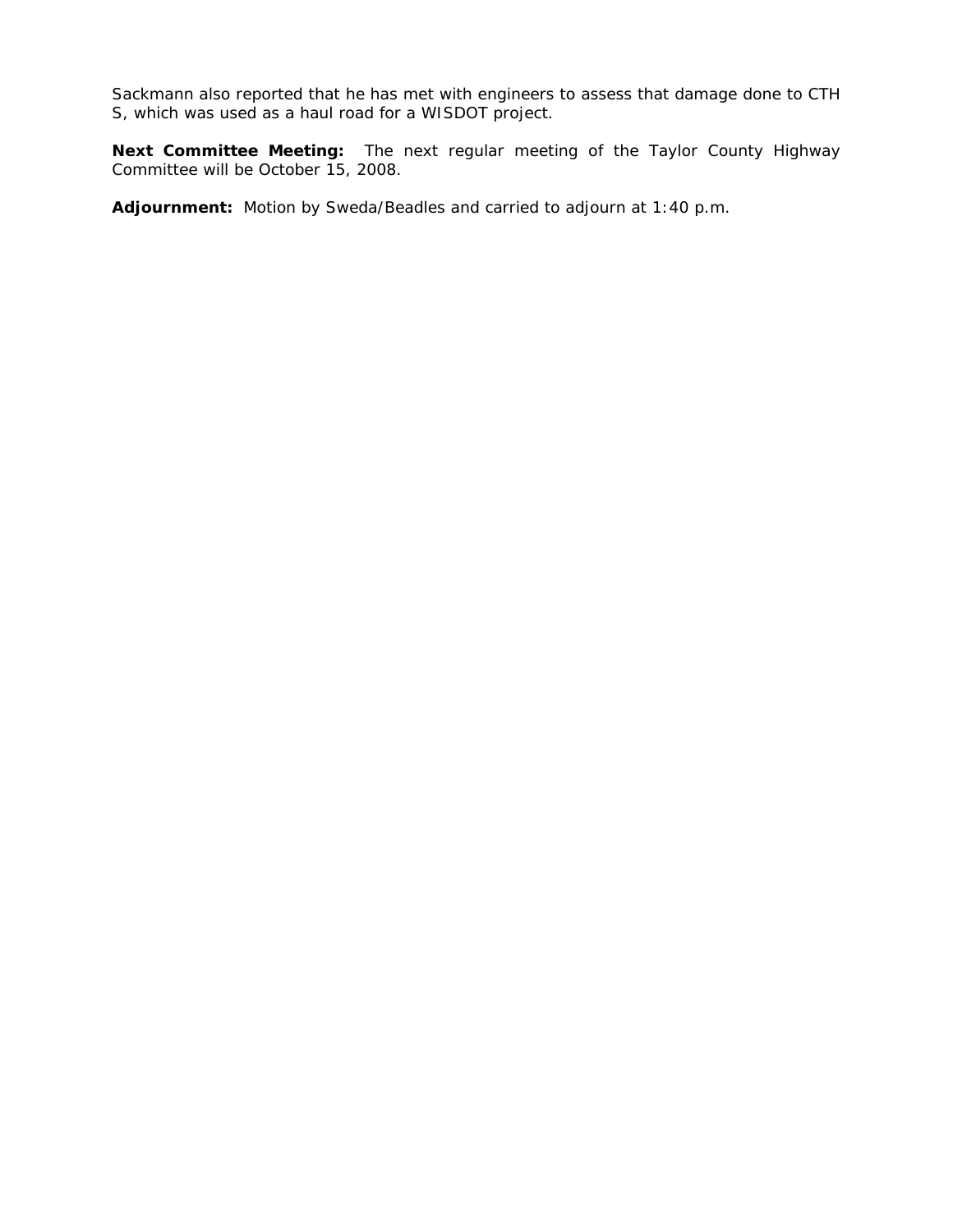## **Taylor County Highway Committee, Special Meeting**

September 5, 2008 County Board Room

**Call Meeting to Order:** Chairman Zenner called the meeting to order at 11:30 a.m.

**Members Present:** Beadles, Fuchs, Sweda and Werner **Members Absent:** None **Other Attendees:** County Board Chairman Metz and Human Resource Manager Marie Koerner

Motion by Beadles/Sweda to go into closed session at 11:31 a.m. pursuant to Wisconsin State Statutes 19.85(1)(c) for the purpose of considering the qualifications of those individuals making application for the Highway Commissioner position. Five voting aye, motion carried.

Motion by Beadles/Sweda to reconvene in open session at 12:05 p.m. pursuant to Wisconsin State Statutes 19.83 to take any necessary action on the matter discussed in closed session. Five voting aye, the motion carried.

Motion by Fuchs to offer the Highway Commissioner position to Luke Georgeson. The motion failed because of a lack of a second.

Motion by Beadles/Sweda to offer the Highway Commissioner position to Jess Sackmann with a salary of \$64,420. Roll call vote: Beadles aye, Sweda aye, Werner aye, Zenner aye and Fuchs no. Motion carried.

**Adjournment:** Motion by Fuchs/Sweda and carried to adjourn at 12:07 p.m.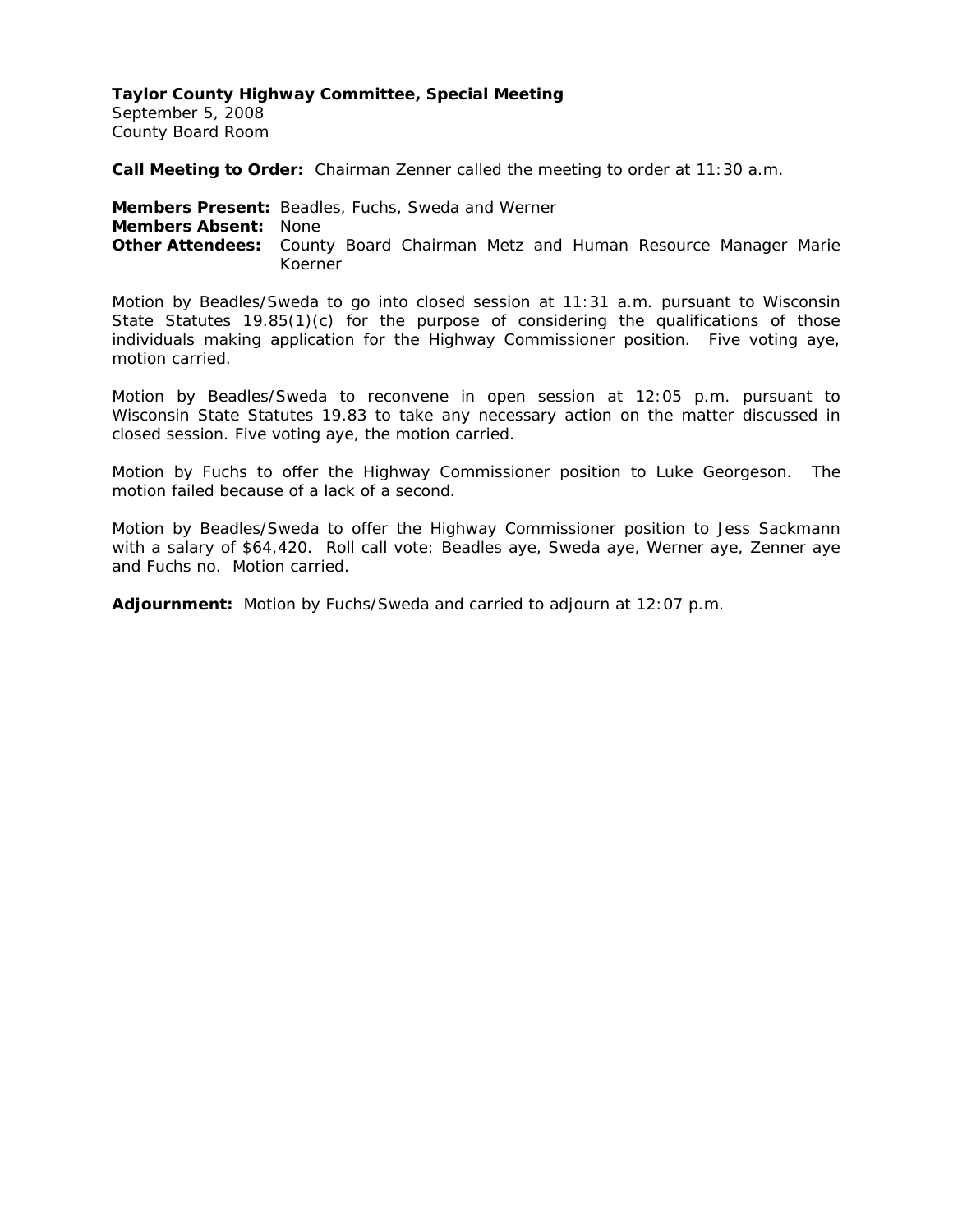August 19, 2008 Highway Department Office

**Call Meeting to Order:** Chairman Zenner called the meeting to order at 1:00 p.m.

**Members Present:** Fuchs, Sweda and Werner

**Members Absent:** Beadles

**Other Attendees:** County Board Chairman Metz, Brian Wilson of The Star News, Interim Highway Commissioner Jess Sackmann, Shop Superintendent Fred Ebert and Accountant Ginny Wilkins

**Approve Minutes:** Motion by Fuchs/Sweda and carried to approve the minutes of the July 22, August 5, and August 6, 2008 meetings.

Cash vouchers and journal vouchers were audited. Motion by Sweda/Werner and carried to approve cash vouchers totaling \$568,532.24 and journal vouchers totaling \$46,481.37.

Interim Commissioner Sackmann presented a Petition for Bridge Aid from the Town of Rib Lake for the replacement of a bridge on Layman 1.7 miles east of County Road C. The estimated cost of replacement is \$197,000, with the federal share 80%, town 10% and county 10%. Motion by Sweda/Fuchs and carried to approve the replacement.

Interim Commissioner Sackmann presented job descriptions for the positions of Pavement Marking Technician, Boom Mower Operator and Spray Patch Technician. He also presented several job descriptions that needed updates in the title of the immediate supervisor. Motion by Sweda/Werner and carried to approve the new job descriptions and the updated job descriptions.

Shop Superintendent Ebert presented proposals that were received for the purchase of equipment for two single axle patrol trucks. The proposals for each truck were:

| Universal Truck Equipment      | \$68,901.00 |
|--------------------------------|-------------|
| Monroe Truck Equipment         | 67.759.00   |
| Central Wisconsin Body & Hoist | 69,176.00   |

After discussion, motion by Fuchs/Werner and carried to purchase the truck equipment from Monroe for \$67,759.00 per truck.

Shop Superintendent Ebert presented information on bids that were received for various pieces of used equipment. After discussion, motion by Werner/Fuchs and carried to sell the following:

| 55D Portable Welder/Gen Set        | \$2,025.00  |
|------------------------------------|-------------|
| 1988 Chevrolet Crew Cab Truck      | 825.00      |
| 2-500 Gallon Fuel Tanks with Pumps | 500.00 each |
| Old Salt Storage Building          | 100.00      |

Mr. Ebert will check on the insurance liability for removing the salt storage building before accepting the bid. A 1996 Ford single axle dump truck will not be sold at this time.

Mr. Ebert presented information on several options for a commissioner vehicle. The committee requested him to get prices and information on two and four wheel drive club cab pickup trucks for presentation at the next committee meeting. No action taken.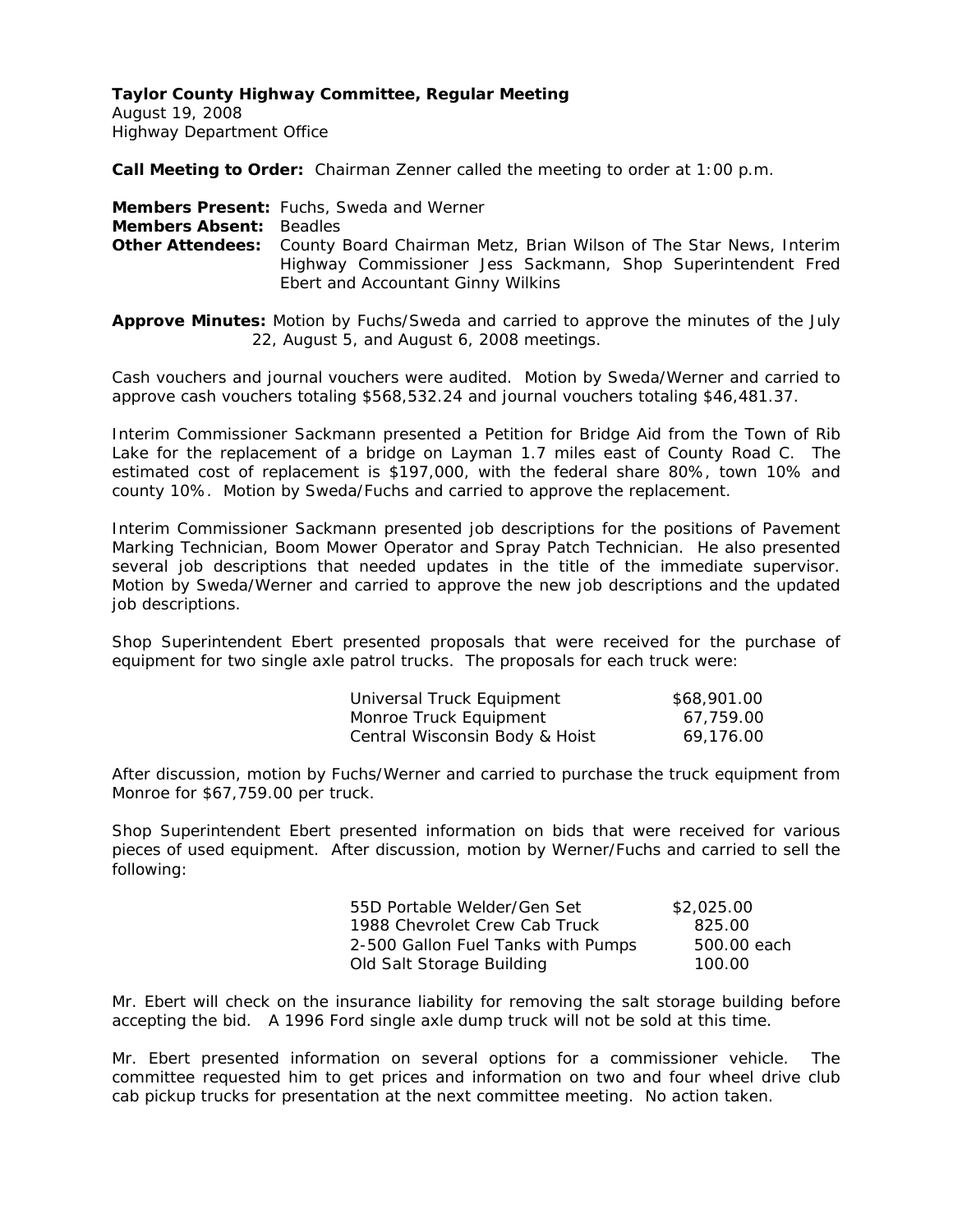Interim Commissioner Sackmann presented a proposed 2009 Budget and Equipment Schedule (attached). After discussion, motion by Sweda/Werner and carried approving the proposals for presentation to Finance at Budget Review.

Sackmann reported on current department projects including County Road E, County Road O and the new salt shed.

Sackmann reported that he received information from WISDOT that the bridge on State Highway 64 east of Medford in Goodrich will be posted with a 30T limit. This bridge will be replaced in either 2009 or 2010.

Mr. Sackmann will attend the September meeting of the Westboro Town Board for a discussion of the future plans for County Road D.

**Next Committee Meeting:** The next regular meeting of the Taylor County Highway Committee will be September 16, 2008.

**Adjournment:** Motion by Sweda/Werner and carried to adjourn at 2:00 p.m.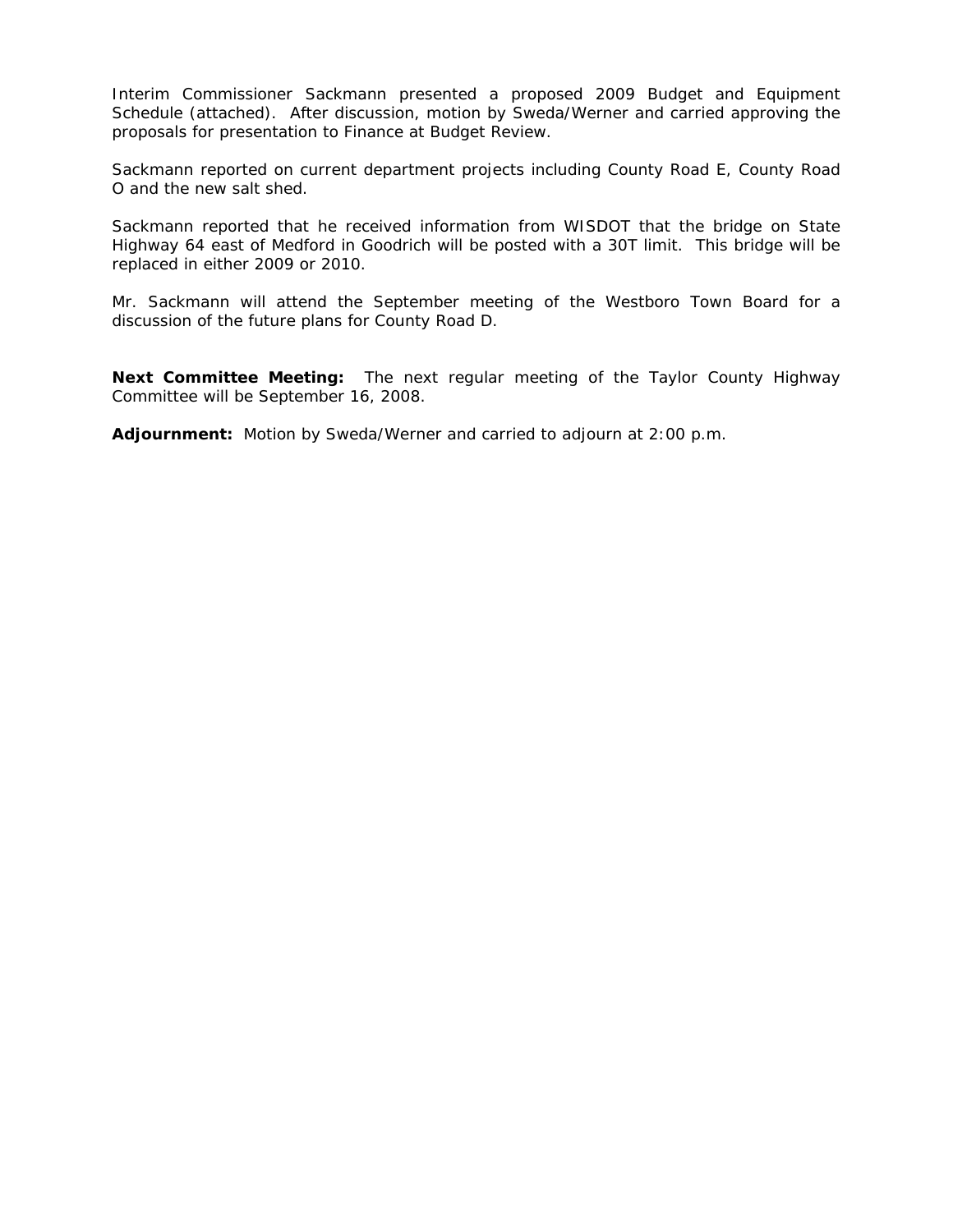# **TAYLOR COUNTY HIGHWAY DEPARTMENT 2009 PROPOSED BUDGET**

|                                                    | <b>ADOPTED 2008</b>        | 2009<br><b>2% INCREASE</b>   | <b>IDEAL</b><br>2009 BUDGET |
|----------------------------------------------------|----------------------------|------------------------------|-----------------------------|
| <b>EXPENSES</b>                                    |                            |                              |                             |
| <b>COUNTY TRUNK ROADS</b>                          |                            |                              |                             |
| <b>ROUTINE MAINTENANCE</b>                         | 1,000,000                  | 1,000,000                    | 1,000,000                   |
| <b>WINTER MAINTENANCE</b>                          | 341,000                    | 400,000                      | 400,000                     |
| <b>RESURFACE &amp; SEALCOAT</b>                    | 1,209,554                  | 1,366,228                    | 1,950,000                   |
| FEDERAL AID CONSTRUCTION (CTH D)<br>FEDERAL BRIDGE | $\overline{0}$<br>$\theta$ | $\boldsymbol{0}$<br>$\theta$ | 0<br>$\Omega$               |
| <b>ADMINISTRATION</b>                              | 350,000                    | 350,000                      | 350,000                     |
| <b>TRANSFER TO MACHINERY FUND</b>                  | 154,000                    | 100,000                      | 100,000                     |
|                                                    |                            |                              |                             |
| <b>TOTAL EXPENSES</b>                              | 3,054,554                  | 3,216,228                    | 3,800,000                   |
| <b>REVENUES</b>                                    |                            |                              |                             |
| TAX LEVY FOR COUNTY ROADS                          | 1,916,864                  | 2,016,780                    | 2,600,552                   |
| TAX LEVY FOR EQUIPMENT                             | 154,000                    | 100,000                      | 100,000                     |
| TAX LEVY FOR ADMINISTRATION                        | 225,000                    | 225,000                      | 225,000                     |
| <b>RECORDS AND REPORTS</b>                         | 125,000                    | 125,000                      | 125,000                     |
| STATE TRANSPORTATION AIDS                          | 633,690                    | 646.622                      | 646,622                     |
| <b>CHIP REVENUE</b>                                | $\Omega$                   | 102,826                      | 102,826                     |
| <b>CHIP-D REVENUE</b>                              | $\underline{0}$            | $\overline{0}$               | $\overline{0}$              |
| <b>TOTAL REVENUES</b>                              | 3,054,554                  | 3,216,228                    | 3,800,000                   |

# **HIGHWAY TAX LEVY**

| EOUIPMENT              | 154,000   | 100,000   | 100.000   |
|------------------------|-----------|-----------|-----------|
| ADMINISTRATION         | 225,000   | 225,000   | 225,000   |
| <b>COUNTY ROADS</b>    | 1,916,864 | 2,016,780 | 2,600,552 |
| TOTAL HIGHWAY TAX LEVY | 2,295,864 | 2,341,780 | 2,925,552 |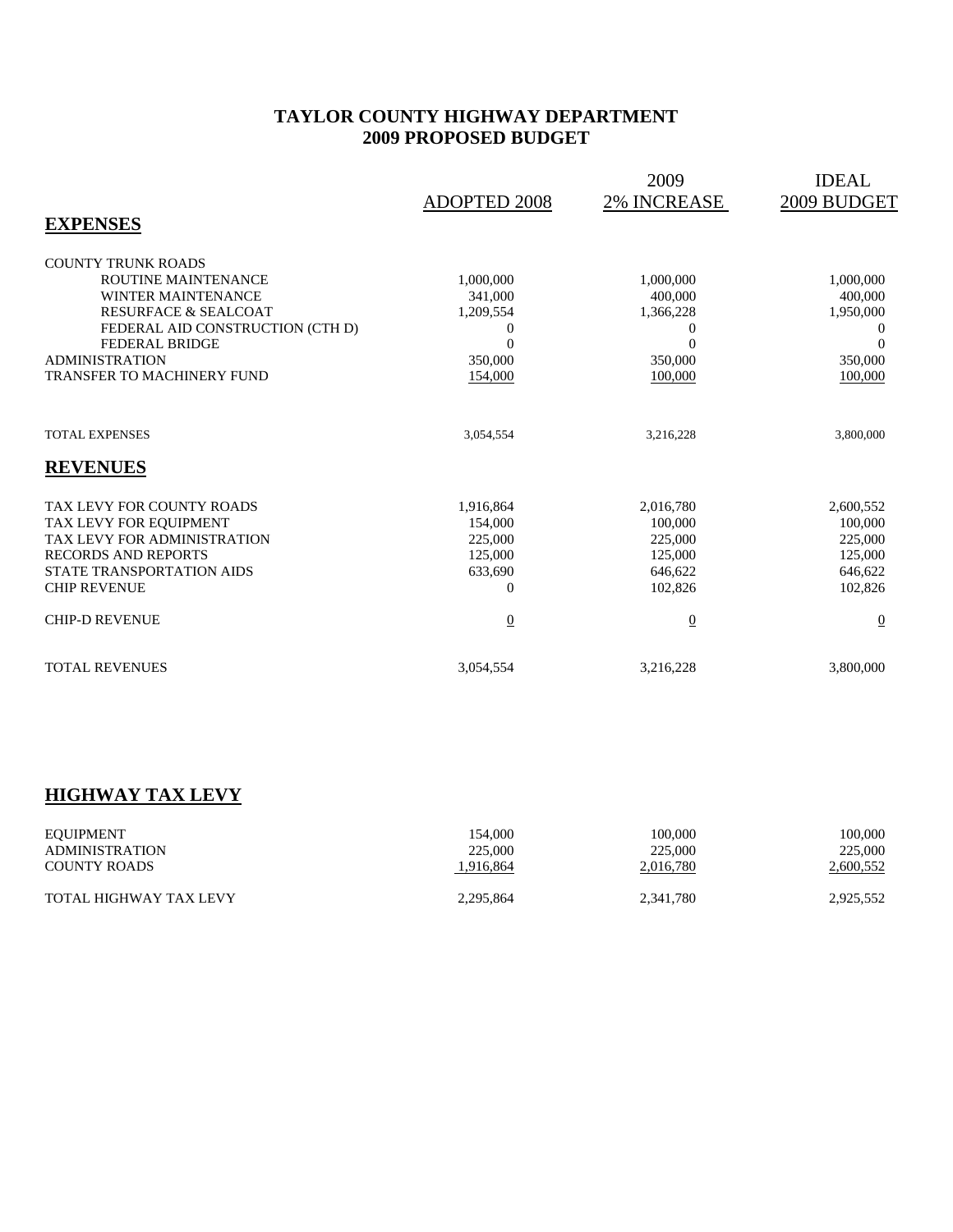# **TAYLOR COUNTY HIGHWAY DEPARTMENT 2009 PROPOSED EQUIPMENT SCHEDULE**

# **RESOURCES**

| 2008 ESTIMATED MACHINERY EARNINGS | \$400,000 |
|-----------------------------------|-----------|
| TAX LEVY EQUIPMENT                | 100,000   |
|                                   |           |
| <b>TOTAL RESOURCES</b>            | \$500,000 |
|                                   |           |
|                                   |           |
|                                   |           |
| <b>EXPENDITURES</b>               |           |
|                                   |           |
| 1 USED OUAD AXLE                  | \$70,000  |
| <b>FINISH PATROL TRUCK #86</b>    | 60,000    |
| 1 PATROL TRUCK                    | 140,000   |
| <b>1 CRACKFILLER</b>              | 60,000    |
| <b>2 PICKUP TRUCKS</b>            | 50,000    |
| <b>1 COMMISSIONER VEHICLE</b>     | 20,000    |
| 1 ASPHALT MILLING ATTACHMENT      | 25,000    |
| <b>1 USED WATER TANKER</b>        | 25,000    |
| OLD SHOP REPLACEMENT FUND         | 30,000    |
| BETTERMENTS AND UNANTICIPATED     | 20,000    |

**TOTAL EXPENDITURES \$500,000**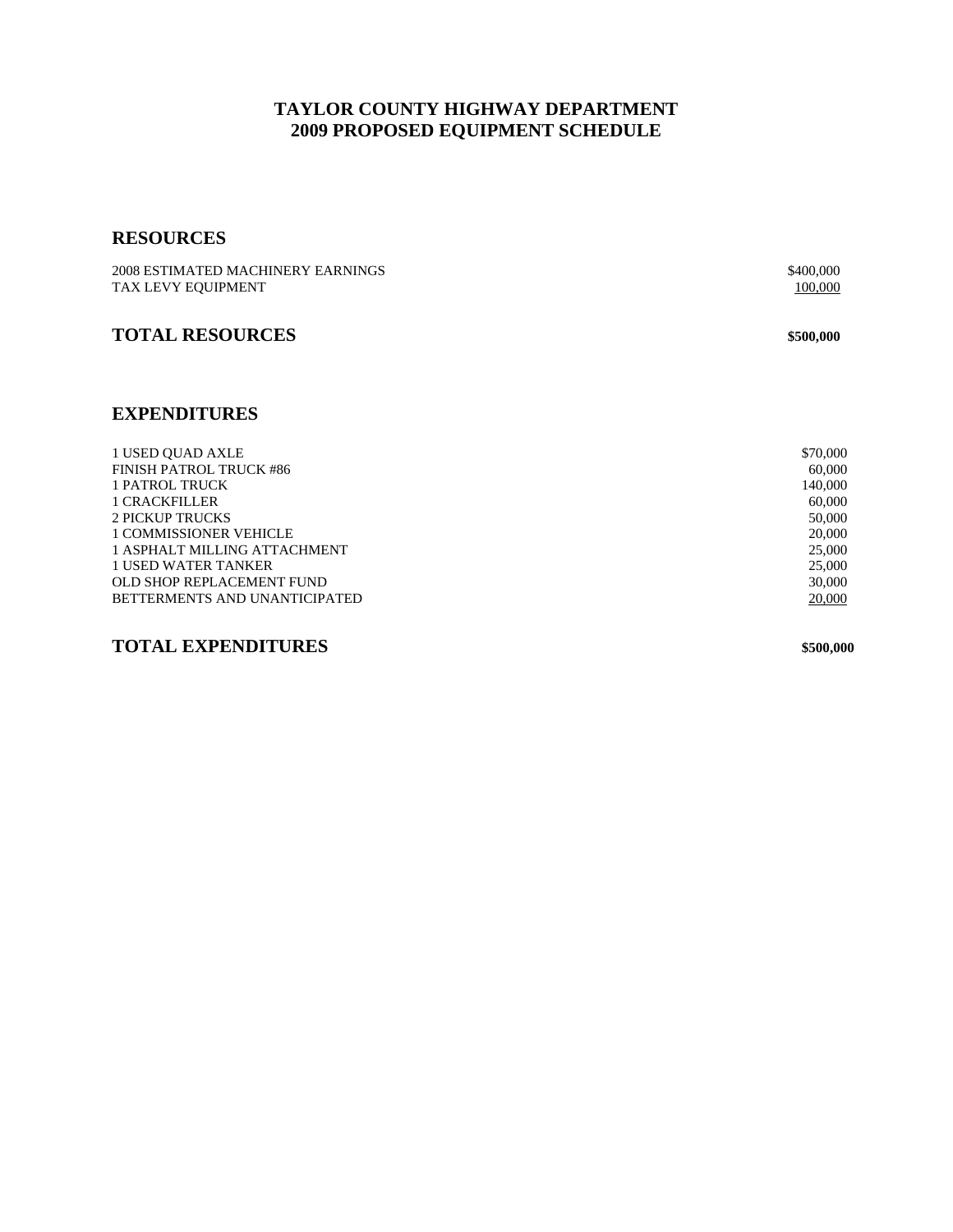# **Taylor County Highway Committee, Special Meeting**

August 6, 2008 Ground Floor Sheriff's Department Training Room, Courthouse

**Call Meeting to Order:** Chairman Zenner called the meeting to order at 9:01 a.m.

**Members Present:** Beadles, Fuchs, and Werner **Members Absent:** Sweda **Other Attendees:** County Board Chairman Metz and Human Resource Manager Marie Koerner

Motion by Beadles/Werner to go into closed session at 9:02 a.m. pursuant to Wisconsin State Statutes 19.85(1)(c) for the purpose of interviewing candidates for the Highway Commissioner position. Four voting aye, motion carried.

Motion by Fuchs/Werner to reconvene in open session at 11:58 a.m. pursuant to Wisconsin State Statutes 19.83 to take any necessary action on the matter discussed in closed session. Four voting aye, the motion carried. No action was taken.

**Adjournment:** Motion by Beadles/Fuchs and carried to adjourn at 11:58 a.m.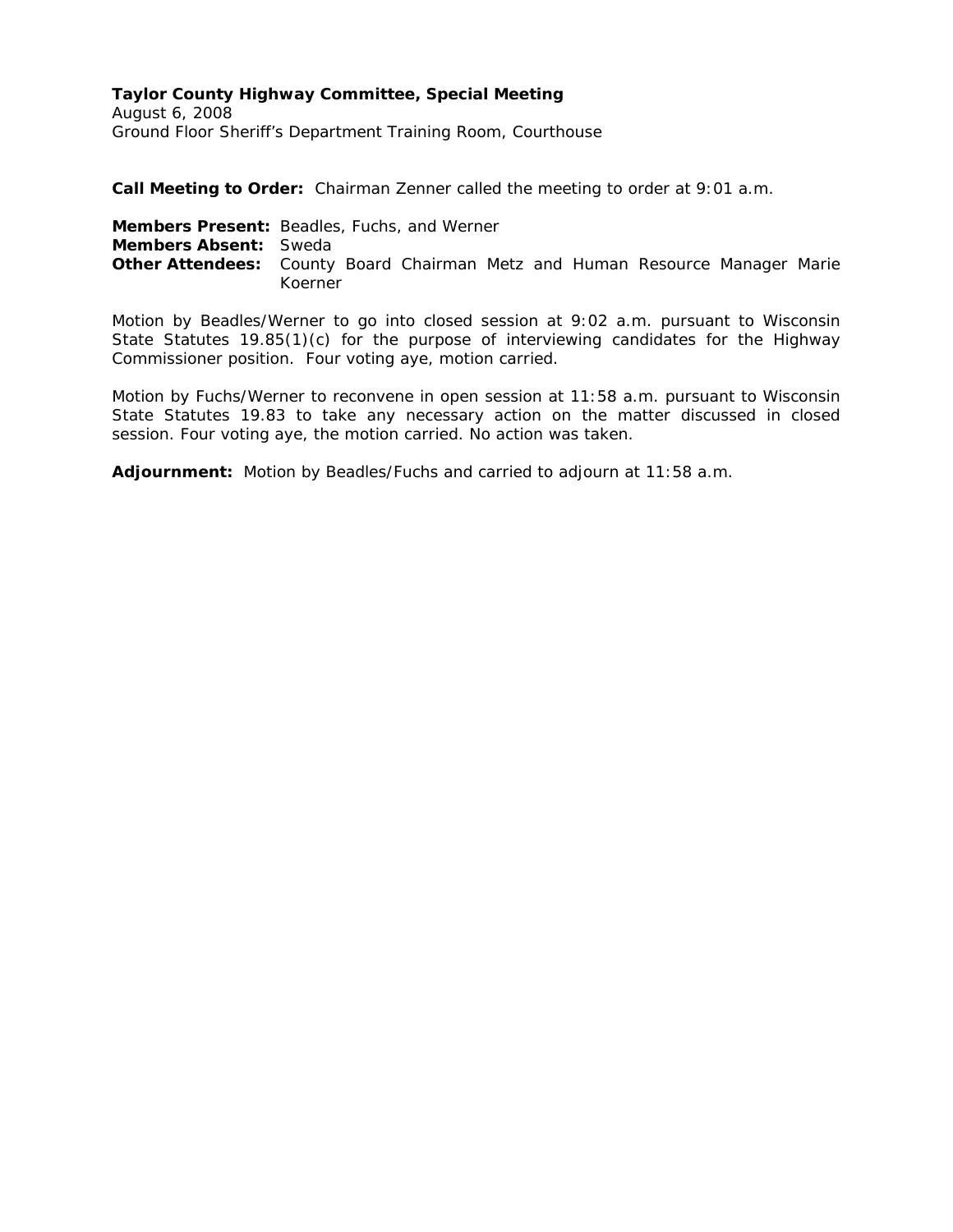# **Taylor County Highway Committee, Special Meeting**

August 5, 2008 Ground Floor Sheriff's Department Training Room, Courthouse

**Call Meeting to Order:** Chairman Zenner called the meeting to order at 9:30 a.m.

**Members Present:** Beadles, Fuchs, and Werner **Members Absent:** Sweda **Other Attendees:** County Board Chairman Metz and Human Resource Manager Marie Koerner

Motion by Beadles/Werner to go into closed session at 9:32 a.m. pursuant to Wisconsin State Statutes 19.85(1)(c) for the purpose of interviewing candidates for the Highway Commissioner position. Four voting aye, motion carried.

Motion by Fuchs/Werner to reconvene in open session at 12:00 noon pursuant to Wisconsin State Statutes 19.83 to take any necessary action on the matter discussed in closed session. Four voting aye, the motion carried. No action was taken.

**Adjournment:** Motion by Fuchs/Beadles and carried to adjourn at 12:00 noon.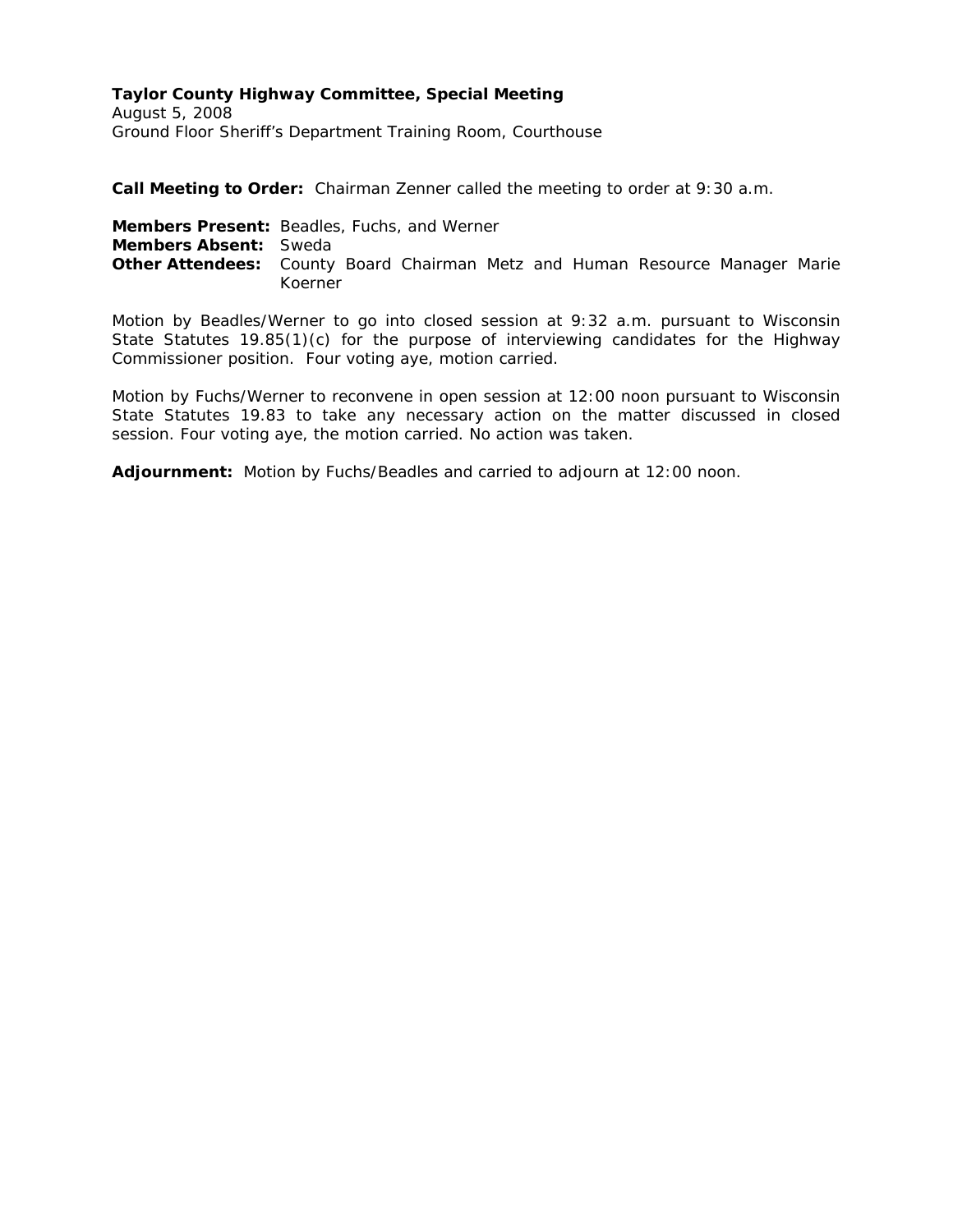July 22, 2008 Highway Department Office

**Call Meeting to Order:** Chairman Zenner called the meeting to order at 1:00 p.m.

**Members Present:** Beadles, Fuchs, Sweda and Werner

**Members Absent:** None

**Other Attendees:** County Board Chairman Metz, Luke Klink of The Star News, Human Resource Manager Marie Koerner, Interim Highway Commissioner Jess Sackmann, Shop Superintendent Fred Ebert and Accountant Ginny Wilkins

**Approve Minutes:** Motion by Werner/Beadles and carried to approve the minutes of the June 17, 2008 meeting.

Cash vouchers and journal vouchers were audited. Motion by Beadles/Werner and carried to approve cash vouchers totaling \$1,409,648.86 and journal vouchers totaling \$102,078.88.

Shop Superintendent Ebert presented five proposals that were received for the purchase of two single axle patrol trucks. The proposals for one truck were:

| Mid-States Truck | \$68,500.00 |
|------------------|-------------|
| V & H            | 67.029.00   |
| Boyer Truck      | 66,862.00   |
| Wausau Truck Ctr | 74,992.00   |
| Scaffidi         | 100,436.45  |
|                  |             |

Ebert explained that the trucks will be less costly this year than next and recommended purchasing two trucks. If the funds for outfitting the trucks are not available from this year's equipment schedule they will be outfitted with next year's funds.

After discussion, motion by Sweda/Fuchs and carried to purchase two single axle patrol trucks from Mid-States Truck for \$68,500.00 each.

Chairman Zenner reported that he had questioned the use of the portable scales that were purchased in 2007 for weighing logging trucks. Chairman Zenner checked with Sheriff Daniels who said the scales are being used and will be used more frequently in the future. No action was taken.

Interim Commissioner Sackmann reported that the State DOT requested permission to use Taylor County highways in 2011 for a detour during the construction project on State Highway 13. The county roads will be video logged before the detour is used and will be restored to original condition after the construction project. Motion by Sweda/Beadles and carried to allow the State DOT to use Taylor County roads for a detour in 2011.

Mr. Sackmann presented three Petitions for Bridge Aid from the Town of Medford for culvert replacements. The first request was for culverts on Pleasant Avenue 259 feet west of River Drive. Field inspections show that replacement is warranted and two 48" culverts are recommended with an estimated cost of \$6,000. The second petition is for a culvert on River Driver 1230 feet north of Allman Avenue. Field inspections show that replacement is warranted and one 48" culvert is recommended with an estimated cost of \$2,900. The final petition is for a culvert on Pleasant Avenue 93 feet west of River Drive. Field inspections show that replacement is warranted and one 36" culvert is recommended with an estimated cost of \$2,100. Motion by Fuchs/Werner and carried to approve the replacements.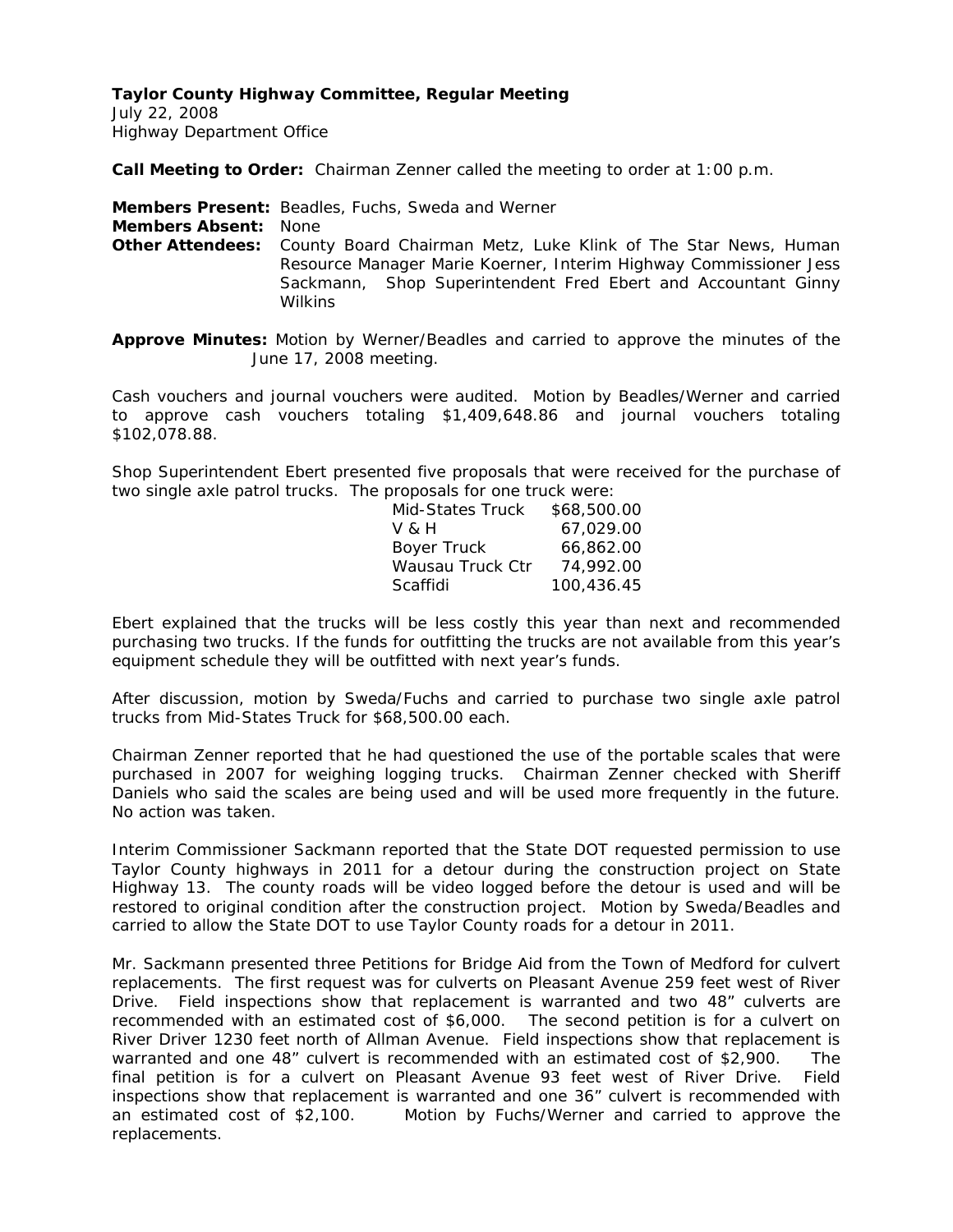After discussion, the committee requested Shop Superintendent Ebert to research costs for purchasing a vehicle to be used by the new highway commissioner. Mr. Ebert will look at several different options and bring the results to the next regular meeting of the highway committee. No action was taken.

Motion by Sweda/Fuchs to go into closed session to review employment applications at 1:30 p.m. Sweda and Fuchs withdrew their motions.

Mr. Sackmann reported on various projects that the highway department is currently working on.

Mr. Ebert reported on several vehicle disposals including Truck  $#63$  which was sold for \$5,000. Offers of \$4,000 on Grader #301 and \$8,000 on Truck #36 have been received. Mr. Ebert will accept these bids. Ebert also reported on the purchase of a moving tractor which was listed in the Equipment Schedule with an estimated cost of \$30,000. The actual purchase price is \$16,574.50.

At 1:40 p.m. motion by Sweda/Fuchs to go into closed session pursuant to Wisconsin State Statutes 19.85(1)(c) to review employment applications. Five voting aye, the motion carried.

Motion by Fuchs/Werner to reconvene in open session at 2:28 p.m. pursuant to Wisconsin State Statutes 19.83 to take any necessary action on the matter discussed in closed session. Five voting aye, the motion carried. No action was taken.

**Next Committee Meeting:** The next regular meeting of the Taylor County Highway Committee will be August 19, 2008.

**Adjournment:** Motion by Sweda/Werner and carried to adjourn at 2:29 p.m.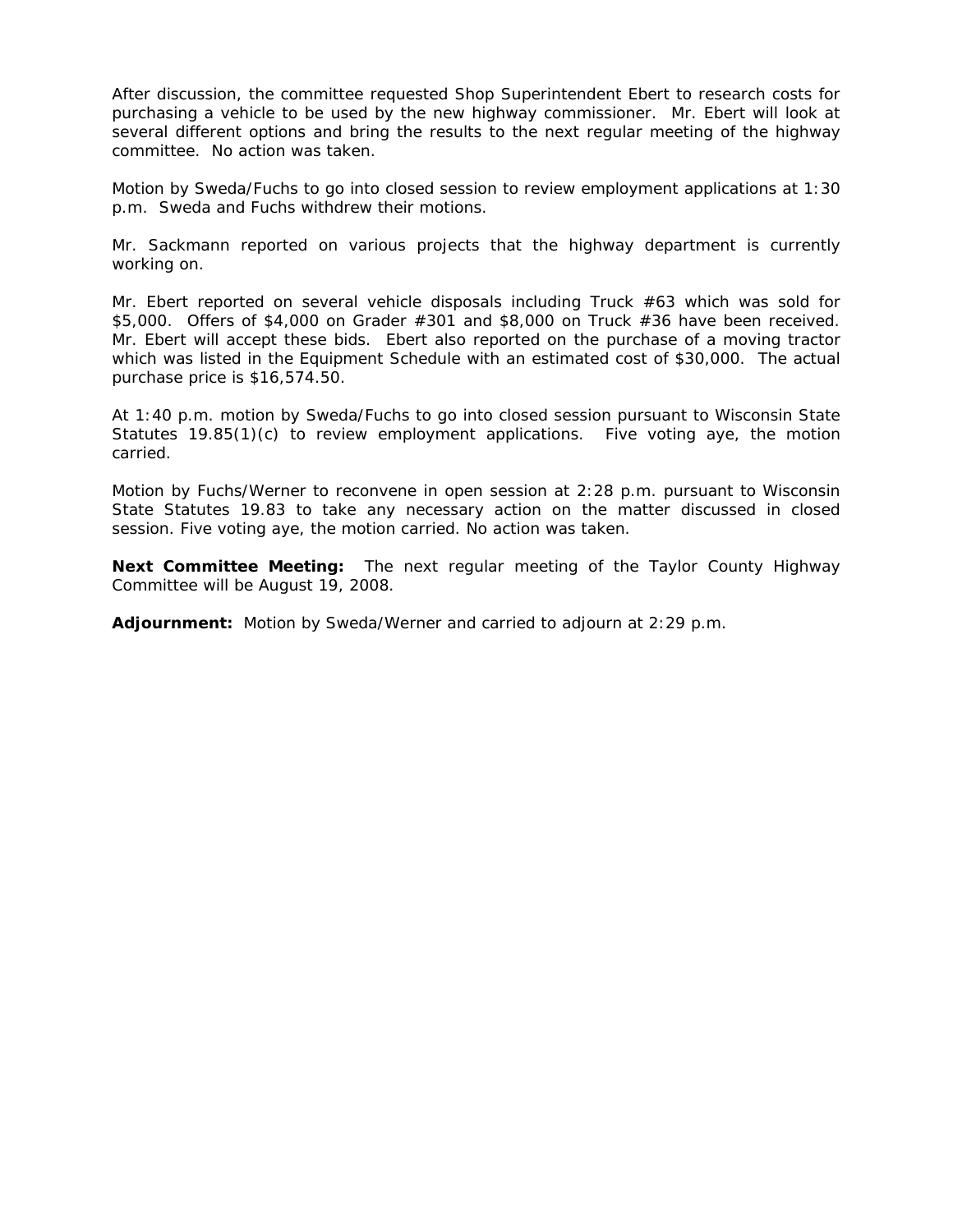June 17, 2008 Highway Department Office

**Call Meeting to Order:** Chairman Zenner called the meeting to order at 1:00 p.m.

**Members Present:** Beadles, Fuchs, Sweda and Werner **Members Absent:** None **Other Attendees:** County Board Chairman Metz, Rollie Thums, Luke Klink of The Star News, Interim Highway Commissioner Jess Sackmann, Shop Superintendent Fred Ebert and Accountant Ginny Wilkins

**Approve Minutes:** Motion by Sweda/Werner and carried to approve the minutes of the May 28, 2008 meeting.

Based on discussions at the previous meeting, motion by Sweda/Werner and carried to authorize filling the vacancy in the Highway Commissioner position.

Mr. Sackmann gave a brief description of a proposed change in the Grader Operator Job Description that will settle Grievances 01-08 and 02-08. After discussion, motion by Sweda/Werner and carried to approve the change in the job description.

Mr. Sackmann presented a Petition for Bridge Aid from the Town of Holway for the replacement of a battery of three culverts on Oak Drive 100 feet south of Apple Avenue. Mr. Sackmann reported that a field inspection has determined that replacement is warranted and recommended replacement with three 48" x 44' culverts. Motion by Beadles/Fuchs and carried to approve the replacement at an estimated cost of \$8,570.

Mr. Sackmann presented a Petition for Bridge Aid from the Town of Deer Creek for the replacement of two #54 x 28' culverts on Robin Drive .7 miles south of CTH A with two #54 x 42' culverts. Mr. Sackmann reported that a field inspection has determined the culvert replacement is warranted; however 44' culverts are recommended. Motion by Beadles/Fuchs and carried to approve the replacement at an estimated cost of \$7,077.

Mr. Sackmann presented a Petition for Bridge Aid from the Town of Deer Creek for the replacement of one #42 x 36' culvert on Hall Drive 1.3 miles south of CTH A. Field inspections show that replacement is warranted and a  $#48 \times 44'$  culvert is recommended. Motion by Beadles/Fuchs and carried to approve the replacement at an estimated cost of \$3,770.

Shop Superintendent Ebert presented three proposals that were received for the purchase of a Disc Mower. The proposals were: Swiderski \$6,484.00, Niemuth \$7,950.00 and Central Wis Co-op \$8,495.00. Motion by Sweda/Fuchs and carried to purchase one disc mower from Swiderski for \$6,484.00.

Rollie Thums requested that the highway committee reconsider paving the Rustic Road. He gave information on the usage and some past history of the road. No action was taken.

Mr. Sackmann reported on various projects that the highway department is currently working on.

**Next Committee Meeting:** The next meeting of the Taylor County Highway Committee will be July 22, 2008.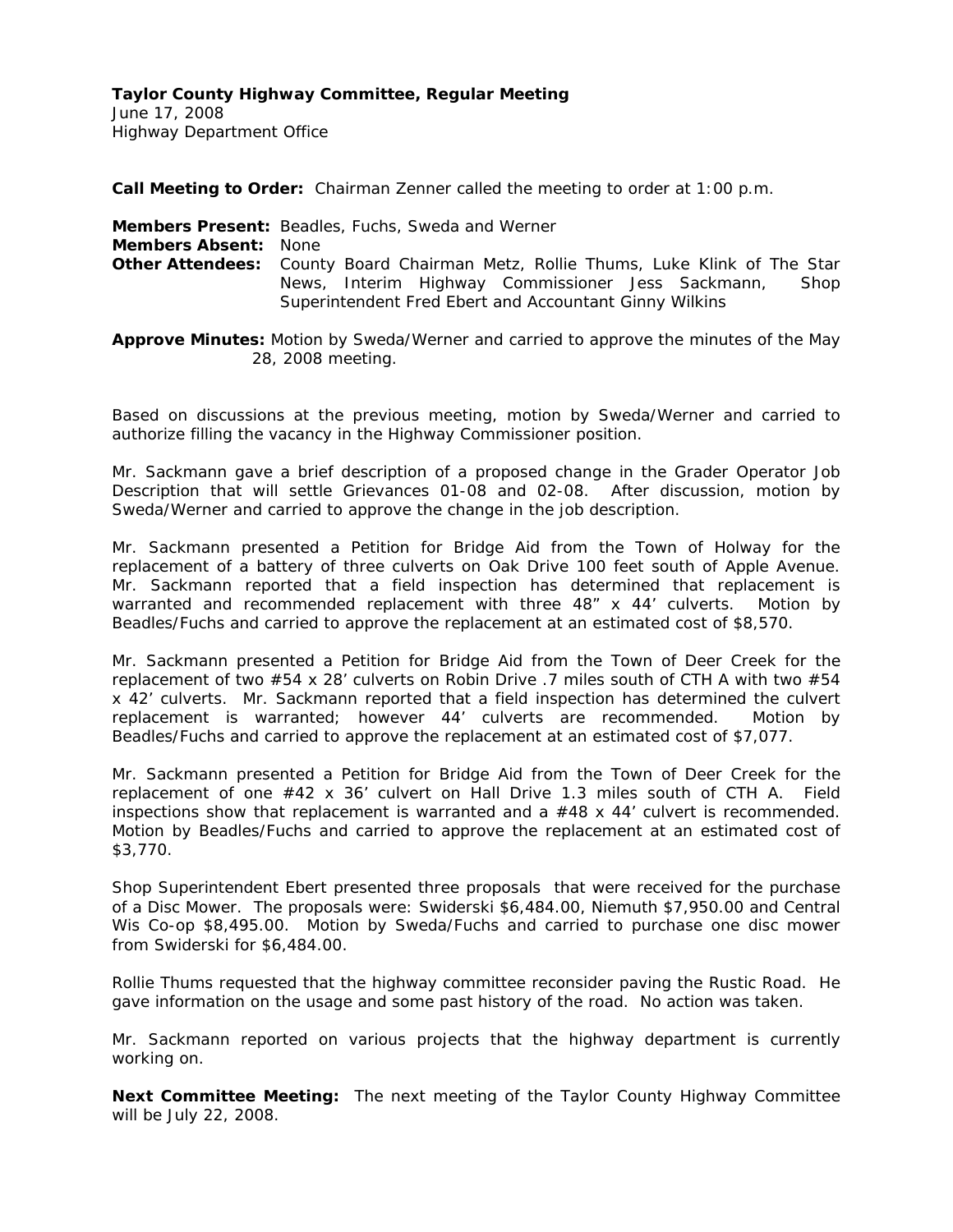**Adjournment:** Motion by Sweda/Fuchs and carried to adjourn at 2:00 P.M.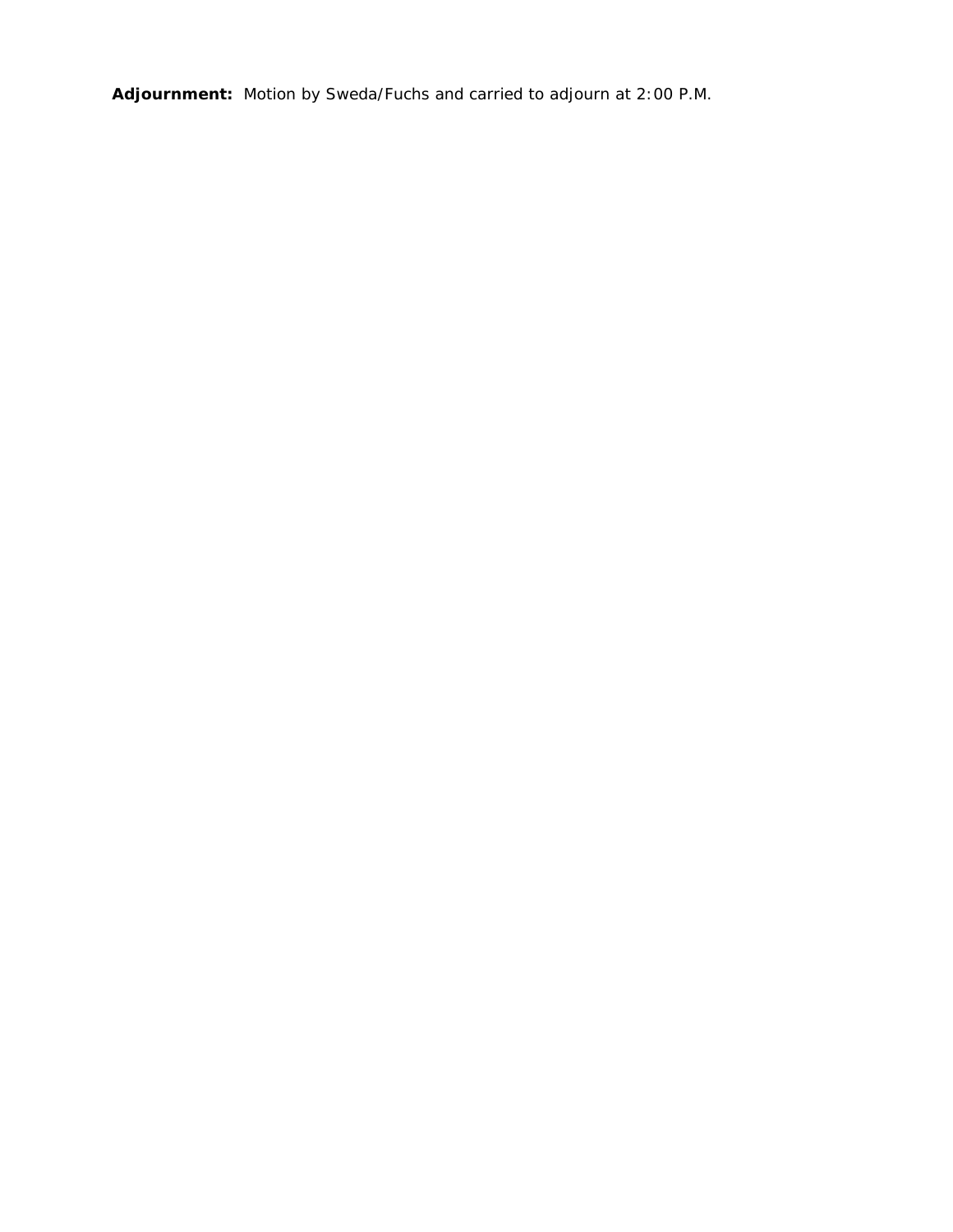May 28, 2008 Highway Department Office

**Call Meeting to Order:** Chairman Zenner called the meeting to order at 1:00 p.m.

**Members Present:** Beadles, Fuchs, Sweda and Werner **Members Absent:** None **Other Attendees:** County Board Chairman Metz, Luke Klink of The Star News, Paula Liske of WIGM/WKEB, Human Resource Manager Marie Koerner, Operations Manager Jess Sackmann, Shop Superintendent Fred Ebert and Accountant Ginny Wilkins

**Approve Minutes:** Motion by Beadles/Werner and carried to approve the minutes of the April 22, 2008 meeting.

Cash vouchers and journal vouchers were audited. Motion by Sweda/Werner and carried to approve cash vouchers totaling \$476,230.13 and journal vouchers totaling \$1,704.43.

Chairman Zenner read a letter of resignation from Commissioner Thomas Toepfer effective June 13, 2008. Motion by Sweda/Werner and carried to accept Toepfer's resignation.

Discussion followed concerning the appointment of an Interim Highway Commissioner. Human Resource Manager Koerner recommended Jess Sackmann for the position. Motion by Werner/Beadles and carried to forward to Personnel the appointment of Jess Sackmann as Interim Commissioner effective June 14, 2008.

Motion by Fuchs/Werner and carried to increase Mr. Sackmann's pay by \$100 per week while he is the Interim Highway Commissioner. This will also be forwarded to Personnel.

Upon approval of his interim appointment, Mr. Sackmann will select someone to fill the position of Interim Operations Manager.

Terms of employment for replacement of the Highway Commissioner were discussed. Motion by Sweda/Fuchs to send a resolution to the full County Board to change the Highway Commissioner position to a two year term, renewable by the County Board. The motion carried with Beadles opposed. Ms. Koerner will wait to advertise the vacancy until after the County Board acts on this resolution.

Agenda Items 5 and 6 were tabled.

Mr. Sackmann gave an update on current highway projects including culvert installation and placement of crushed aggregate base course on County Road E and rutwedging on State Road 64.

Shop Superintendent Ebert gave an update on the construction of the Medford salt shed. He also informed the committee that bids are being accepted for the sale of old equipment. If the bids do not exceed the minimum dollar value for each item, he will advertise outside of the county.

**Next Committee Meeting:** The next meeting of the Taylor County Highway Committee will be June 17, 2008.

**Adjournment:** Motion by Sweda/Fuchs and carried to adjourn at 1:50 P.M.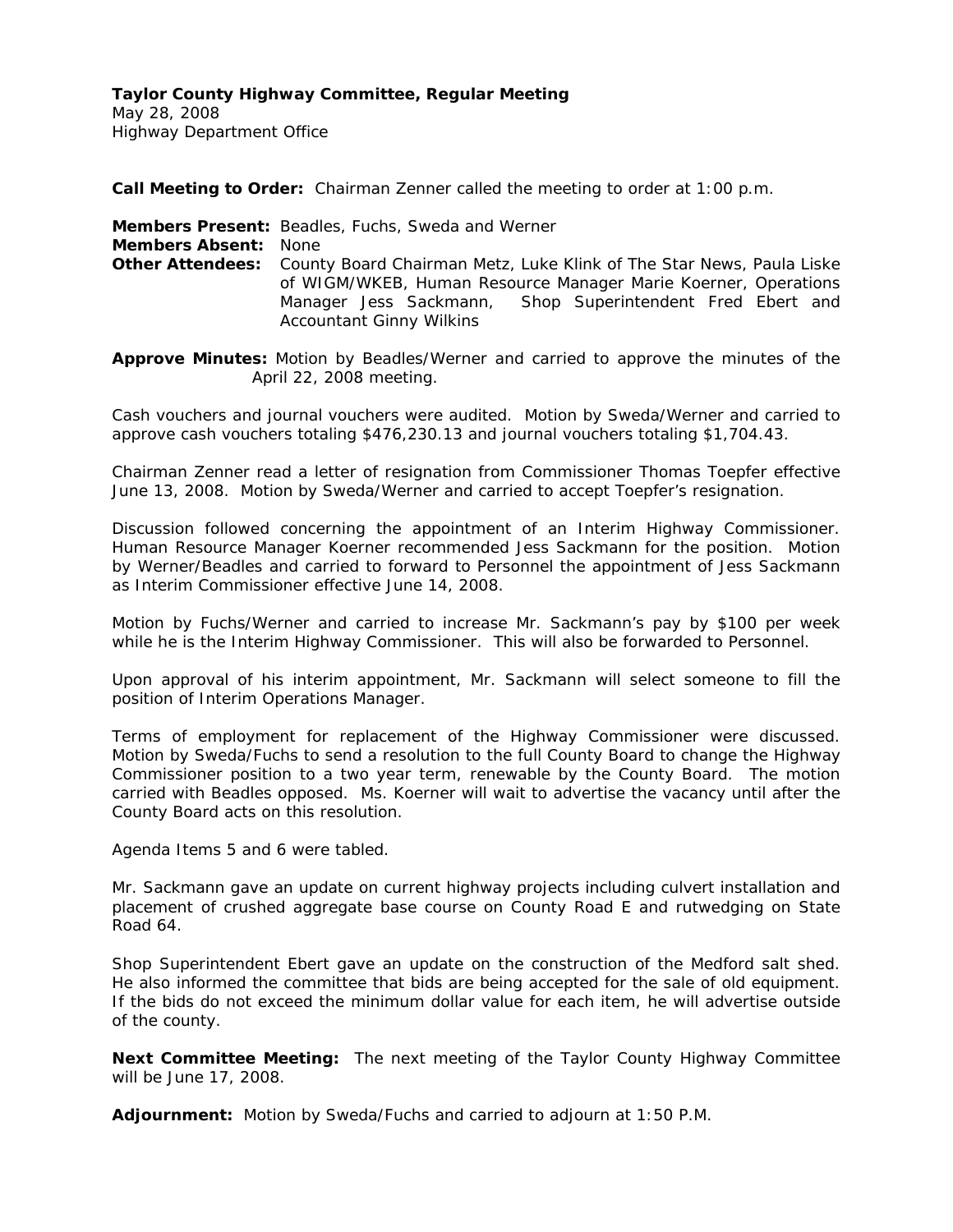April 22, 2008 Highway Department Office

**Call Meeting to Order:** Chairman Zenner called the meeting to order at 1:00 p.m.

**Members Present:** Beadles, Fuchs, Sweda and Werner **Members Absent:** None **Other Attendees:** County Board Chairman Metz, Luke Klink of The Star News, Shop Superintendent Ebert and Commissioner Toepfer

**Approve Minutes:** Motion by Beadles/Sweda and carried to approve the minutes of the March 18, 2008 meeting.

Cash vouchers and journal vouchers were audited. Motion by Sweda/Werner and carried to approve cash vouchers totaling \$296,850.76 and journal vouchers totaling \$91,345.16.

The commissioner presented a Petition for Bridge Aid from the Town of Medford for the replacement of a structure on Sunset Road. The bridge is a 6' x 16' clear span which does not qualify for federal bridge aid. The replacement is estimated at \$100,000 with \$13,287.73 TRIP funding available. Motion by Werner/Fuchs and carried to approve the bridge aid.

The commissioner presented a Local Force Account Contract utilizing county forces to correct minor erosion control issues at the STH 64/Black River Bridge for an estimated \$4,700. Motion by Beadles/Sweda and carried to approve the contract.

The commissioner presented a Discretionary Maintenance Agreement for \$152,760.00 for the State's 2/3 of the construction of a new salt storage facility at the Medford Highway Department. The DMA is to reauthorize the 2007 agreement for 2008 construction. Motion by Sweda/Werner and carried to approve the DMA.

The commissioner distributed proposed 2008 projects. After discussion, motion by Werner/Sweda and carried to approve the projects.

The commissioner reviewed 2008 quotations for materials. After discussion, motion by Beadles/Werner and carried to award the quotations as indicated on the attached 2008 Quotations Department Recommendations.

The committee discussed the disposition of retired patrol trucks. Shop Superintendent Ebert reported that one unit was sold to the Town of Greenwood for \$5,000. Motion by Fuchs/Werner and carried to sell the other at auction.

The commissioner presented a proposal to include the two screed operators in the Paver Operator Position Description. Motion by Sweda/Werner and carried to approve the change for presentation to Personnel.

The commissioner reported that he approved a Traffic Maintenance Agreement contracting the highway department to conduct traffic sign upgrading for WISDOT for \$10,500.

The committee discussed attendance at the 2008 Highway Conference. Beadles will be the only member attending.

**Next Committee Meeting:** The next meeting of the Taylor County Highway Committee will be May 20, 2008.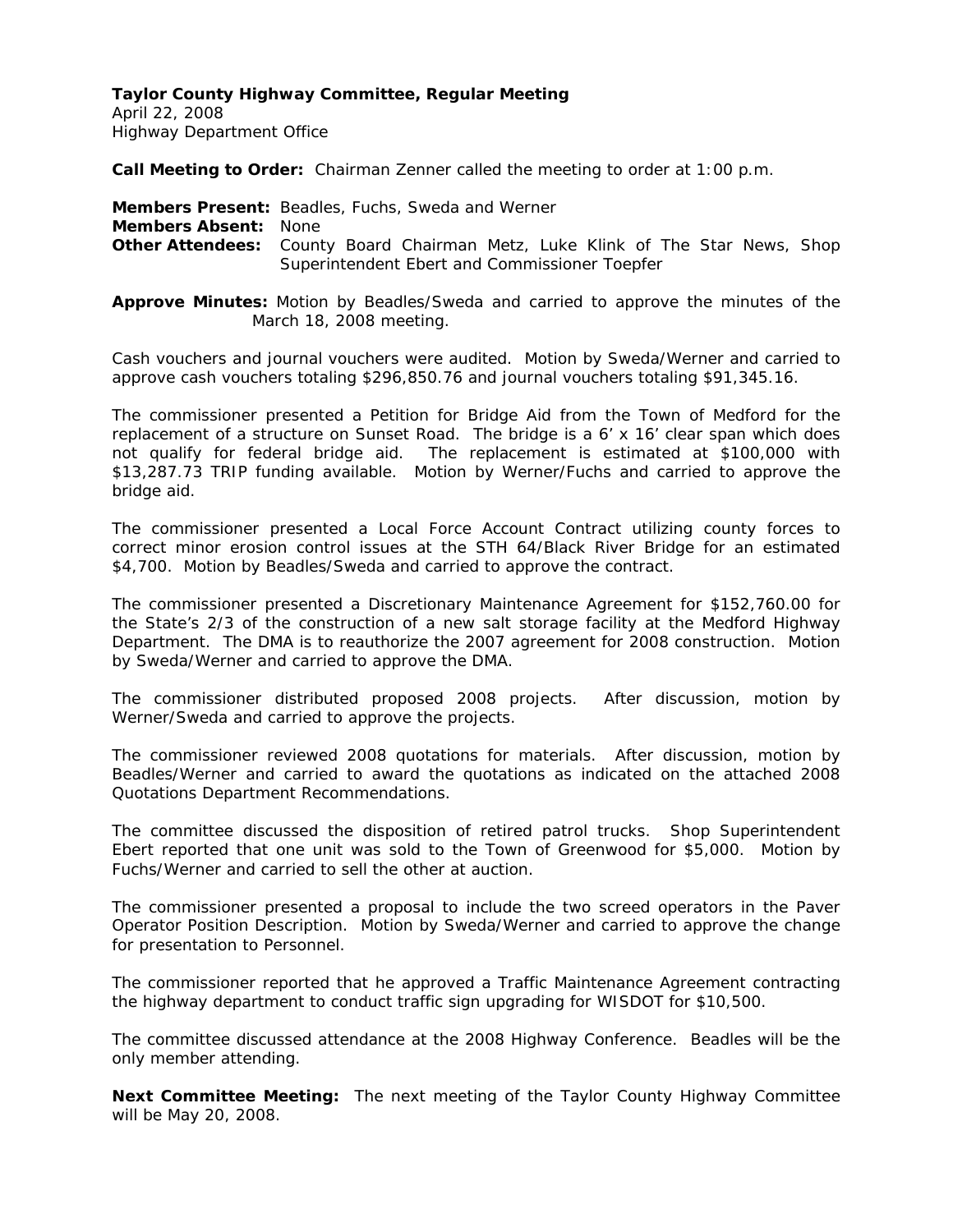**Adjournment:** Motion by Sweda/Beadles and carried to adjourn at 2:00 P.M.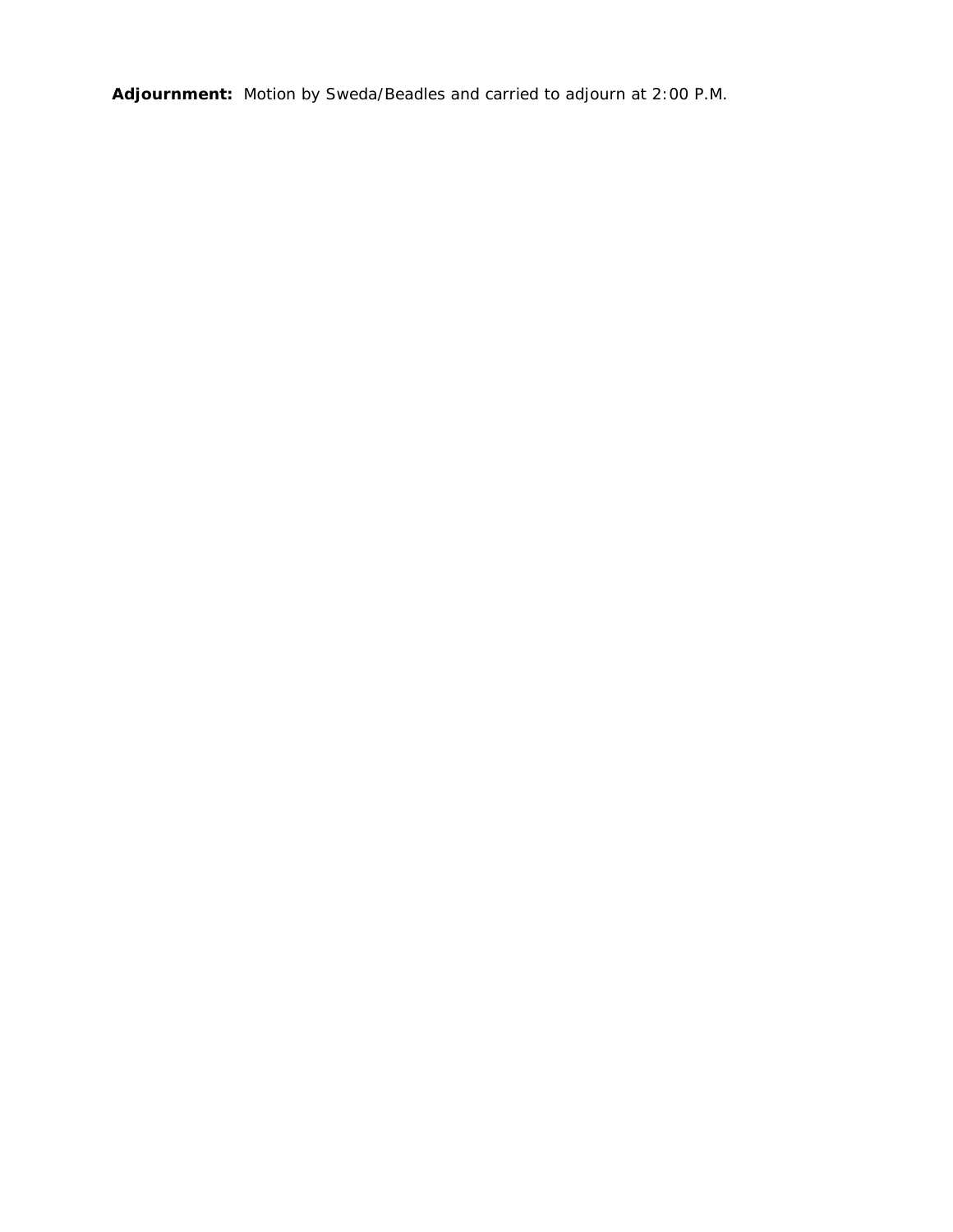**Taylor County Highway Department**  P.O. Box 89 Medford, WI 54451 (715)748-2456 Fax: (715)748-1479

# **2008 QUOTATIONS DEPARTMENT RECOMMENDATIONS APRIL 22, 2008**

| <b>ITEM</b>                 | <b>RECOMMENDATION</b>                                                  | <b>COST</b>                               |
|-----------------------------|------------------------------------------------------------------------|-------------------------------------------|
| <b>BITUMINOUS MATERIALS</b> |                                                                        |                                           |
| Hot Mix Asphalt             | <b>American Asphalt (Lissner)</b><br>CTH E<br>CTH O<br>STH 64 Rutwedge | \$37.94/Ton<br>\$42.58/Ton<br>\$43.35/Ton |
| HFRS 2                      | <b>Meigs</b>                                                           | \$1.5277/Gal                              |
| <b>CABC</b>                 | <b>All Quotations</b>                                                  |                                           |
| <b>WASHED SAND</b>          | <b>Medford - Melvin</b>                                                | \$7.20/CY                                 |
|                             | West End - Ovyn                                                        | \$4.25/CY                                 |
| <b>CULVERTS</b>             |                                                                        |                                           |
| <b>HDPE</b>                 | <b>ADS</b>                                                             |                                           |
| <b>JOINT SEALER</b>         | <b>Bartelt</b>                                                         | \$0.3933/lb                               |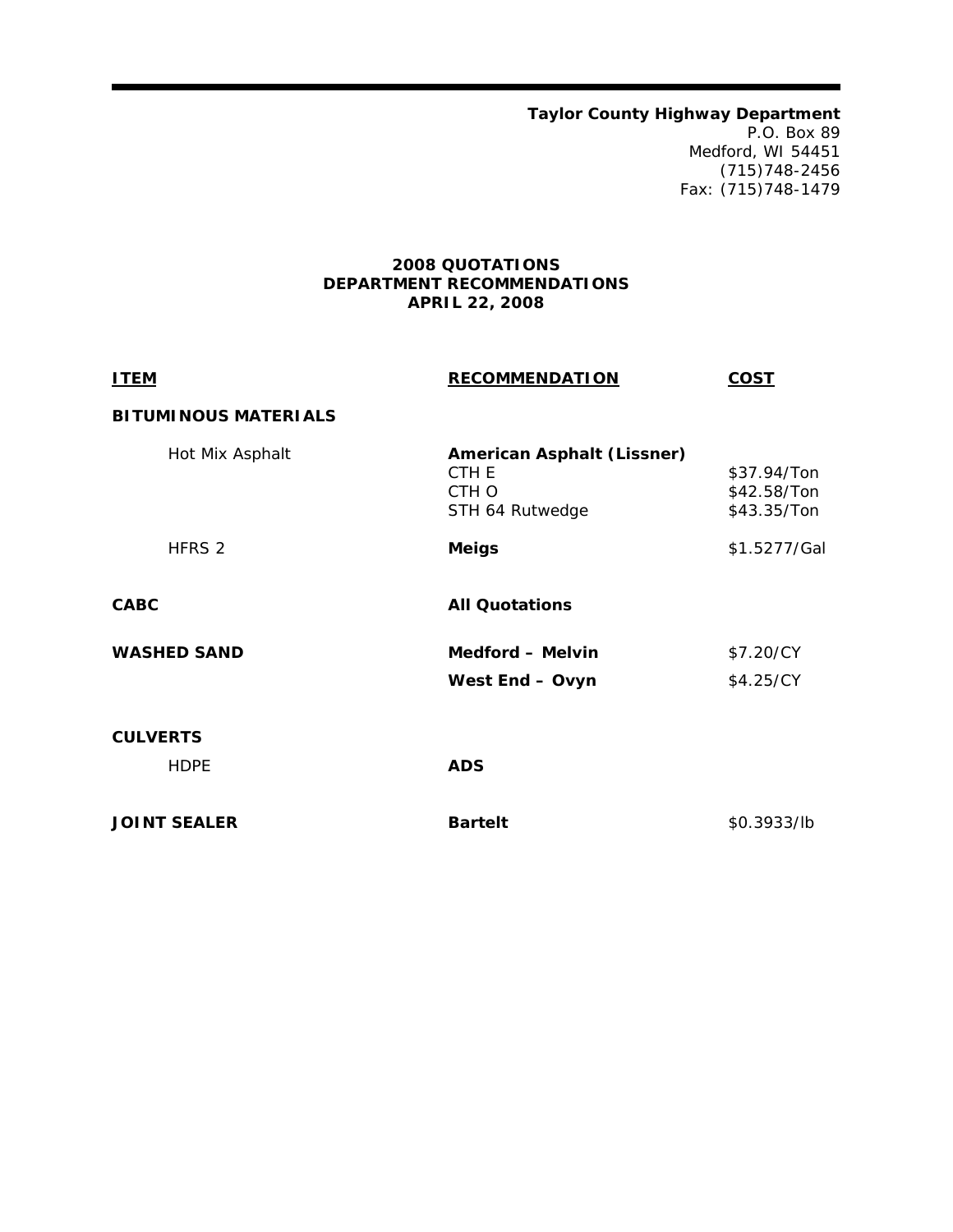March 18, 2008 Highway Department Office

**Call Meeting to Order:** Chairman Lato called the meeting to order at 1:00 p.m.

**Members Present:** Beadles, Sweda, Werner and Zenner **Members Absent:** None **Other Attendees:** County Board Chairman Metz, Luke Klink of The Star News, Shop Superintendent Ebert and Commissioner Toepfer

**Approve Minutes:** Motion by Beadles/Zenner and carried to approve the minutes of the February 19, 2008 meeting with the following correction: Paragraph 12 should read "Motion by Sweda/Beadles and carried, with Zenner voting no, to purchase one John Deere 6330 from Riesterer and Schnell for \$43,227."

Cash vouchers and journal vouchers were audited. After discussion, motion by Werner/Zenner and carried to approve cash vouchers totaling \$193,841.63 and journal vouchers totaling \$47,750.59.

The commissioner reported that he was informed that CTH M (CTH G to CTH E (north)) has been given priority for Public Lands Highway funding up to \$2 million. The resurfacing is tentatively scheduled for 2010-2011.

The commissioner presented a 2008 Discretionary Maintenance Agreement for pavement marking for \$530,000. Motion by Beadles/Zenner and carried to approve the agreement.

The commissioner reported on a request from the Town of Greenwood to purchase a used patrol truck and on a request from the Boy Scouts for the department to donate a patrol truck to the Crystal Lake Scout Reservation. The trucks are valued at approximately \$7,500 apiece. The committee recommended that the entities return with offers.

The commissioner reported that consultant selection for 2009 – 2011 projects has not been authorized yet.

Shop Superintendent Ebert explained a department request to purchase one used quad axle dump truck instead of one patrol truck as authorized on the 2008 Equipment Schedule. No additional funds would be necessary and equipment schedule total expenditure authorization would not be exceeded. Motion by Zenner/Beadles and carried to approve the substitution.

The committee reviewed applications for the position of patrolman. No action was taken.

Motion by Sweda/Zenner and carried unanimously to go into closed session pursuant to SS19.85 (1)(c) for the purpose of a performance evaluation at approximately 2:00 P.M.

Motion by Zenner/Sweda and carried unanimously to return to open session at 2:30 P.M.

The committee reviewed their evaluation with the commissioner.

**Next Committee Meeting:** The next meeting of the Taylor County Highway Committee will be April 22, 2008.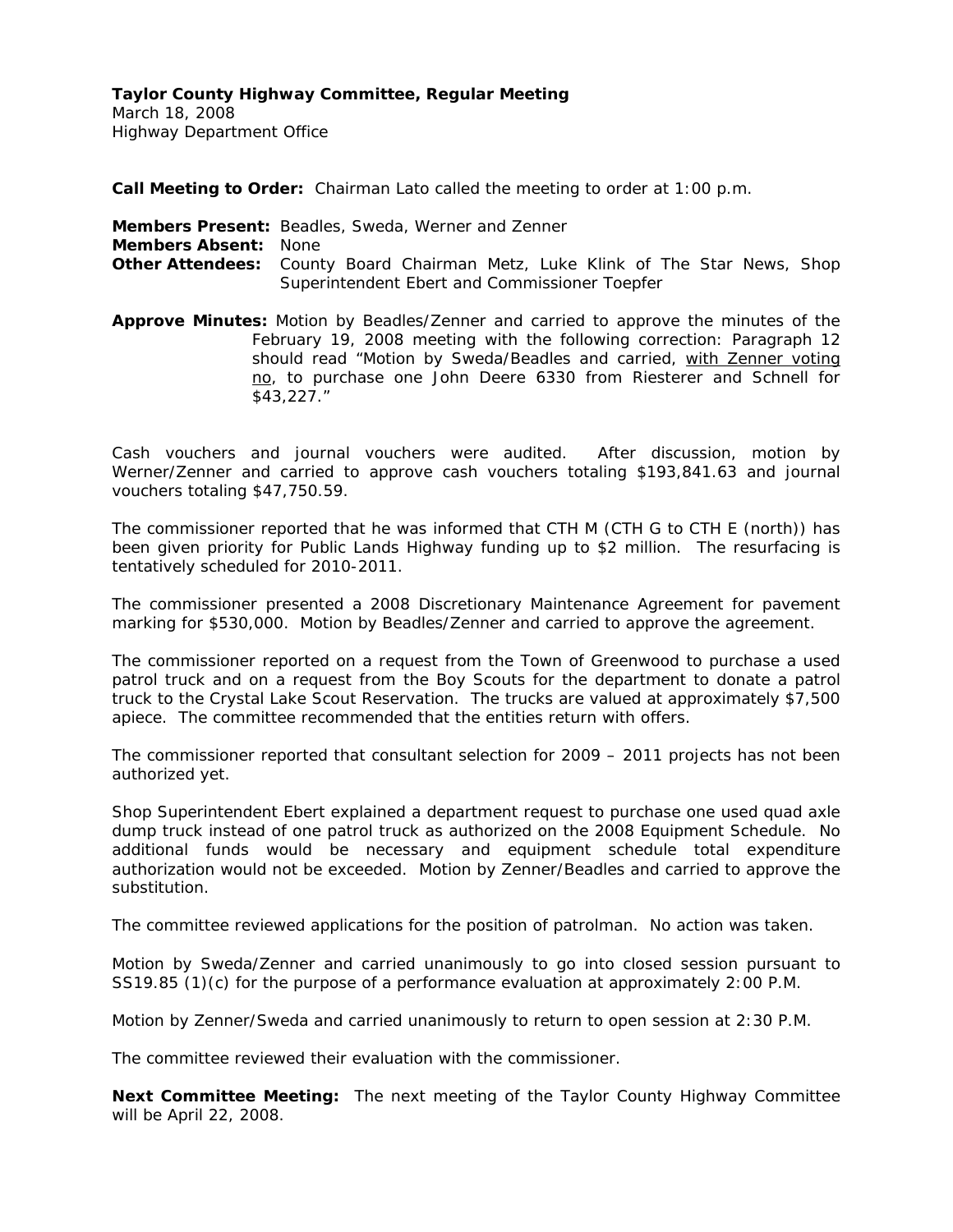**Adjournment:** Motion by Sweda/Zenner and carried to adjourn at 3:30 P.M.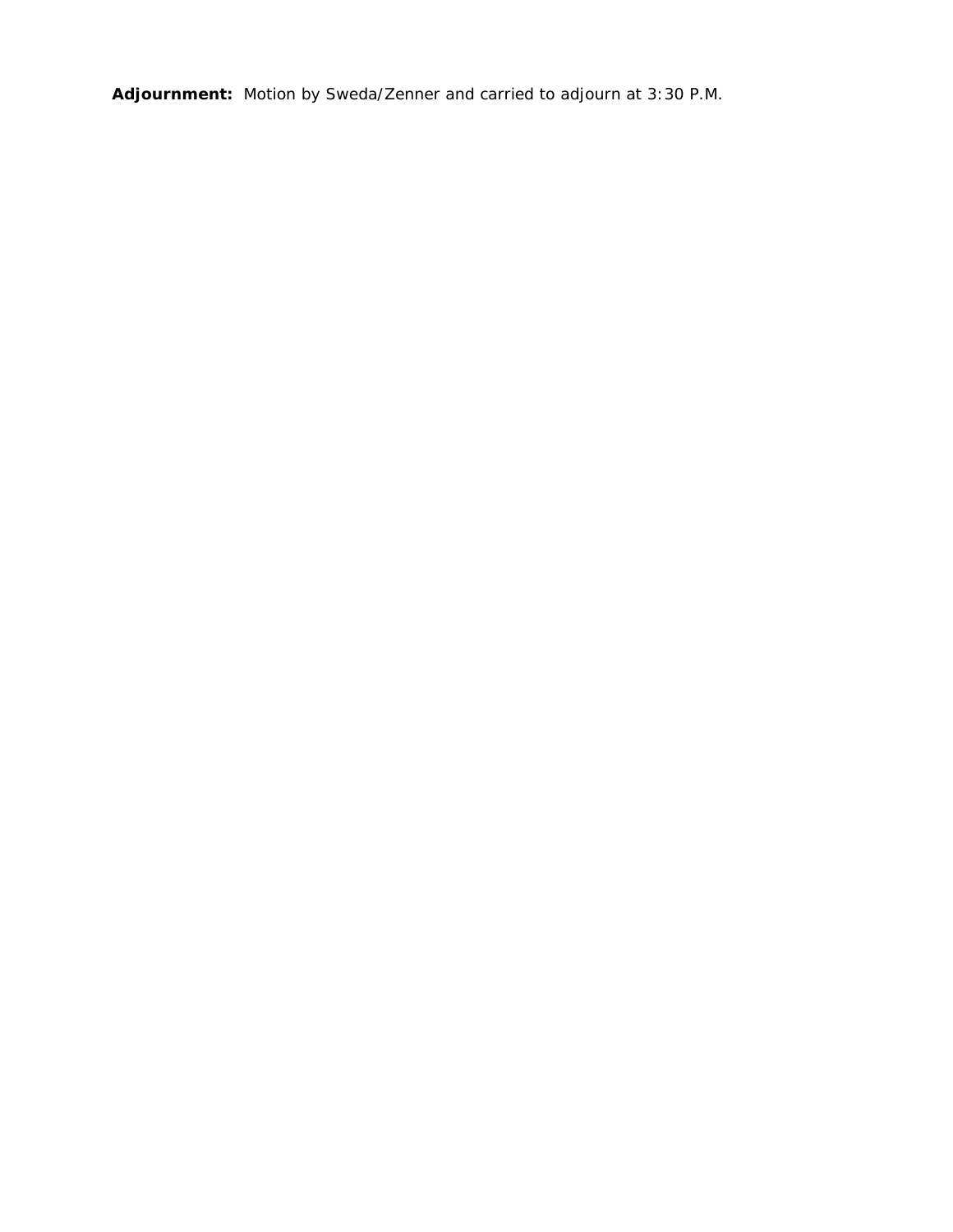February 19, 2008 3<sup>rd</sup> Floor Boardroom, Courthouse

**Call Meeting to Order:** Chairman Lato called the meeting to order at 2:00 p.m.

|                             | <b>Members Present:</b> Beadles, Sweda, Werner and Zenner                                                                                                                                    |
|-----------------------------|----------------------------------------------------------------------------------------------------------------------------------------------------------------------------------------------|
| <b>Members Absent: None</b> |                                                                                                                                                                                              |
|                             | <b>Other Attendees:</b> County Board Chairman Metz, The Star News, Representatives of the<br>Taylor County Sportsman's Club, Citizens, Shop Superintendent Ebert<br>and Commissioner Toepfer |

**Approve Minutes:** Motion by Sweda/Zenner and carried to approve the minutes of the January 15, 2008 meeting.

The committee received public input from representatives of the Taylor County Sportsman's Club.

Motion by Zenner/Werner to approve the attached ordinance to amend Section 42.04 (1) for presentation to the full County Board. Roll Call: Beadles-no, Lato-aye, Sweda-aye, Werner-aye, Zenner-aye. Motion carried.

Motion by Zenner/Werner to approve the attached resolution amending Resolutions 18 and 19 for presentation to the full County Board. Roll Call: Beadles-no, Lato-no, Sweda-aye, Werner-aye, Zenner-aye. Motion carried.

Cash vouchers and journal vouchers were audited. After discussion, motion by Sweda/Werner and carried to approve cash vouchers totaling \$158,103.85 and journal vouchers totaling \$61,300.12.

Corporation Counsel Steve Anderson discussed possible actions against individuals with outstanding bills and the possibility of implementing a department policy. Motion by Sweda/Beadles and carried to review on a case by case basis.

Anderson reported that discussions with NTC concerning the construction of a Splash Tower on county property indicated that Taylor County would be incurring some liability. Motion by Beadles/Sweda and carried to table the item.

Jim Melvin addressed the committee with concerns about the possible removal of his access onto County Highway O at the intersection of Gibson, during the scheduled reconstruction of Gibson and County Highway O. The commissioner presented a design for a deceleration lane, and a recommendation from WISDOT Transportation Safety Engineer Tim Mason to locate the driveway outside of the deceleration lane. The commissioner reported on the possibility of contributing to the construction of Gibson to build the road to higher standards, thereby allowing for access off of Gibson. After discussion, motion by Beadles/Werner and carried to add the deceleration lane on County Highway O leaving Melvin's access at its current location.

The commissioner reported on a request from a trucking firm which hauls milk, for clarification on load limits during spring weight limit postings. The commissioner recommended a department policy permitting vehicles to transport milk from the point of production to the nearest main unposted road, allowing legal loads only, as provided in SS 345.15(3)(c). Motion by Beadles/Werner and carried to approve the policy.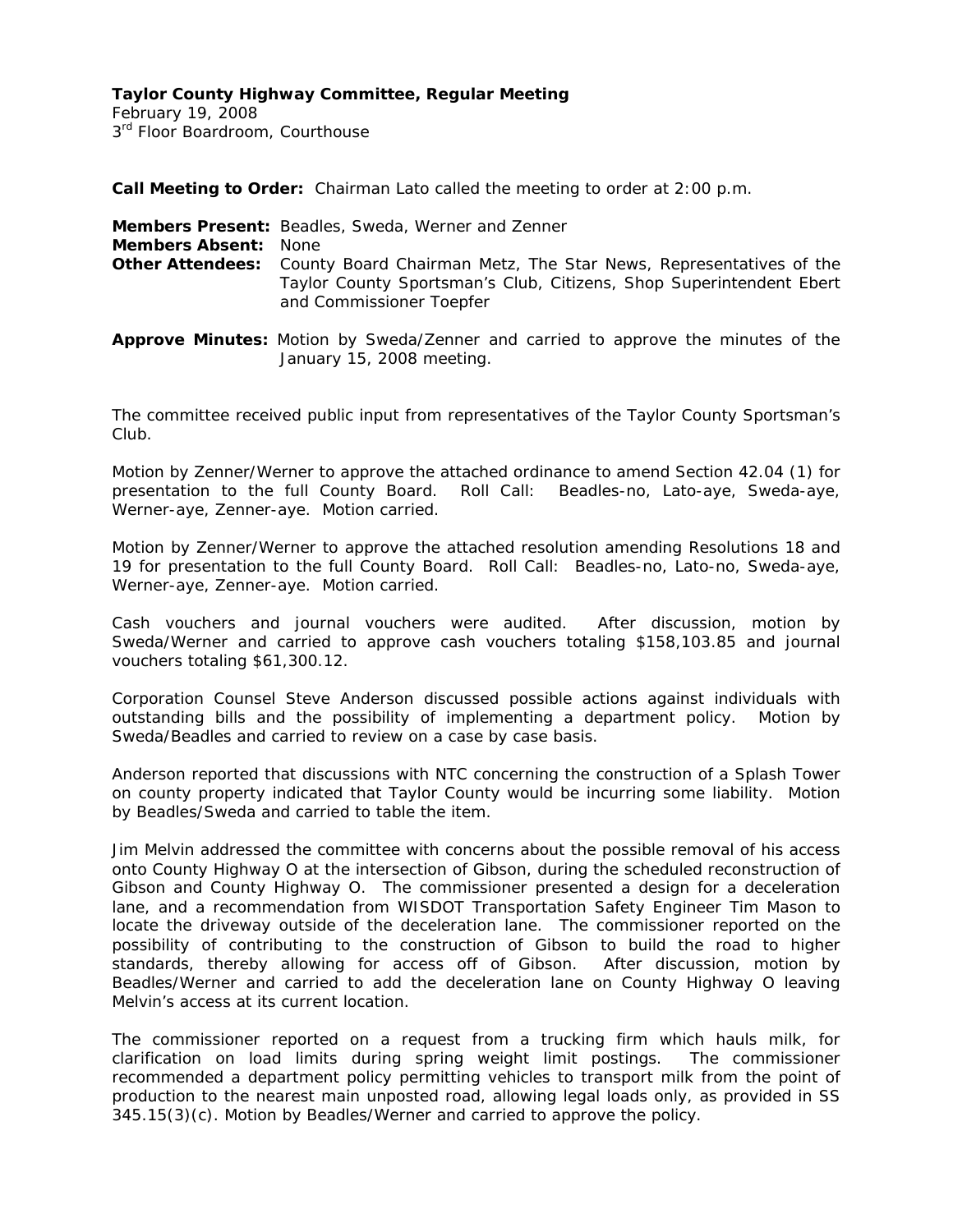The commissioner presented a State Routine Maintenance Agreement contracting Taylor County to provide services on state highways for a cost of \$731,000. Motion by Beadles/Zenner and carried to approve the 2008 Routine Maintenance Agreement.

The commissioner presented a resolution recognizing the exemplary performance and extending best wishes to retiring Patrolman Jan Couillard. Motion by Sweda/Beadles and carried approving the resolution for forwarding to the full County Board.

Motion by Zenner/Werner and carried authorizing the hiring of a replacement for the vacancy created by Patrolman Couillard's retirement.

Shop Superintendent Ebert presented quotations for the purchase of one tractor for use with a power broom. Quotations were: Service Motor - \$29,989, Niemuth Implement - \$41,814, Central Wisconsin Co-op - \$49,150 and Riesterer and Schnell - \$43,227. After discussion, motion by Sweda/Beadles and carried to purchase one John Deere 6330 from Riesterer and Schnell for \$43,227.

The commissioner reported that Taylor County's general transportation aids for 2008 were \$677,830.42. This is up from 2007's \$630,000.

The commissioner reported that the old highway shop north of the existing Medford shop will be impacted during the 2011 reconstruction of State Highway 13.

The commissioner inquired whether to conduct interviews for consultant selections or if the committee would rather select from a list. The consensus was to select off of a list of qualified consultants.

**Next Committee Meeting:** The next meeting of the Taylor County Highway Committee will be March 18, 2008.

**Adjournment:** Motion by Werner/Zenner and carried to adjourn @ 4:15 P.M.